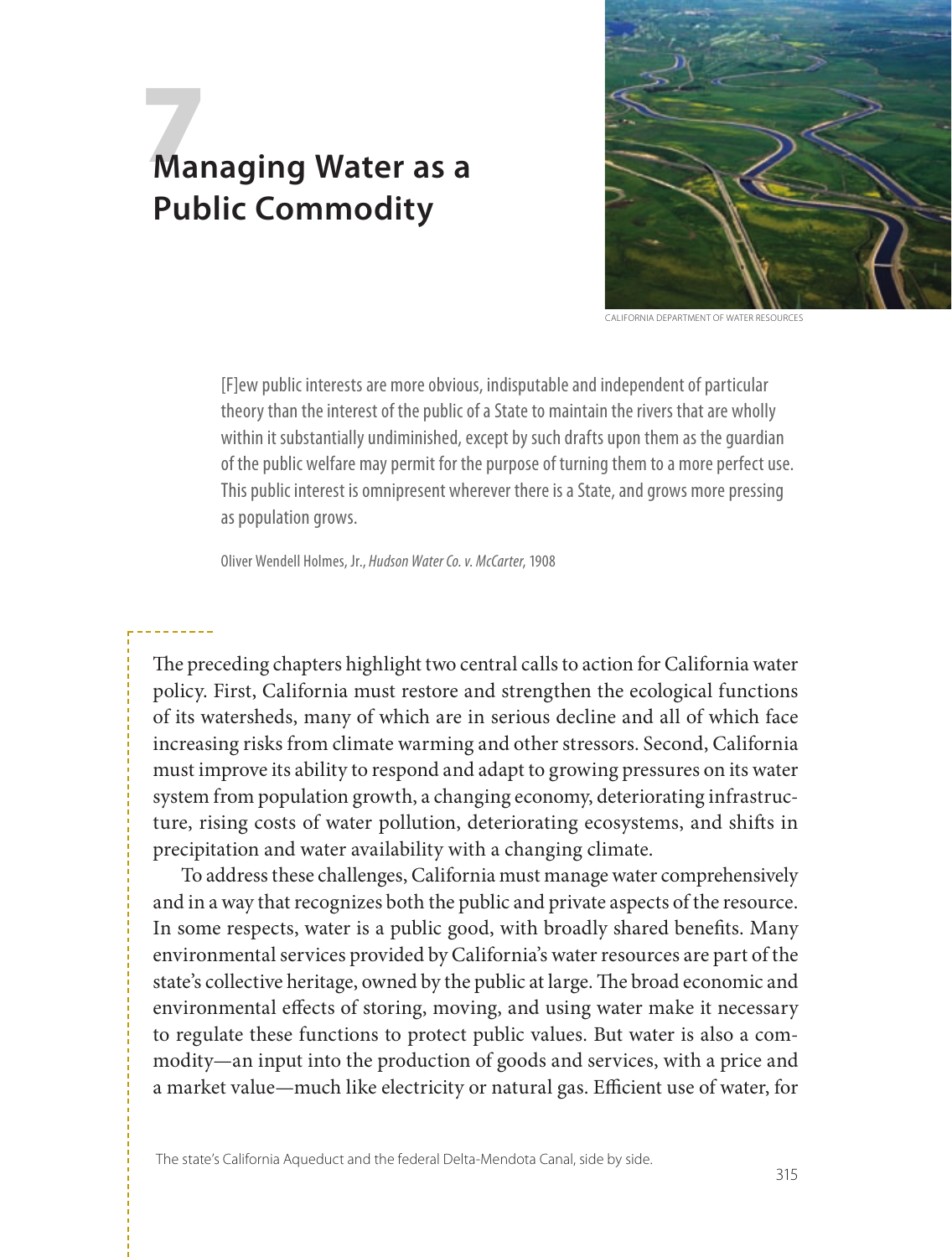both economic and environmental purposes, requires an ability to adjust water use to changing conditions.

In fulfilling these two roles, water can be considered a "public commodity," the effective management of which must reconcile economic efficiency with protection of public values. In this chapter, we examine how California can better manage water as a public commodity to meet the needs of the economy and the environment. The overarching themes of this discussion are balance and flexibility. Striking a balance among competing uses and objectives is the core principle of managing water as a public commodity. Flexibility—or the ability to adapt—is essential for achieving this balance in the face of demographic, economic, and environmental changes.<sup>1</sup>

In the following discussion, we first review the legal framework for managing water as a public commodity. At its core, California water law—especially the foundational doctrines of reasonable use and the public trust—embodies the capacity for balance and flexibility essential for successful adaptation.

Second, we suggest changes in California's water rights system that would bring it into accord with hydrologic realities. These changes focus on two areas: (1) providing equal treatment for groundwater and surface water rights (particularly in areas where the current lack of formal groundwater management causes environmental harm or economic losses to other surface or groundwater users) and (2) providing incentives to incorporate riparian and pre-1914 appropriative surface rights-holders in the modern regulatory system. (Riparians, in particular, will have an interest in regularizing their rights with a warming climate.) These changes will need to be accompanied by better water accounting, which becomes increasingly important for improving management and reducing conflicts as water becomes scarcer.

Third, we examine mechanisms for strengthening the legal framework for water marketing. Although California's water laws provide a framework for facilitating water transfers, the slowdown in water market transfers since the early 2000s reflects procedural obstacles and concerns about the law's incomplete coverage of effects on groundwater users and the local economy in selling regions. We examine potential synergies between the reasonable use doctrine and water transfer law and suggest reforms of the environmental review process to streamline approvals while more broadly protecting public values.

<sup>1.</sup> Early notions for managing water in California along these lines can be found in Phelps et al. (1978).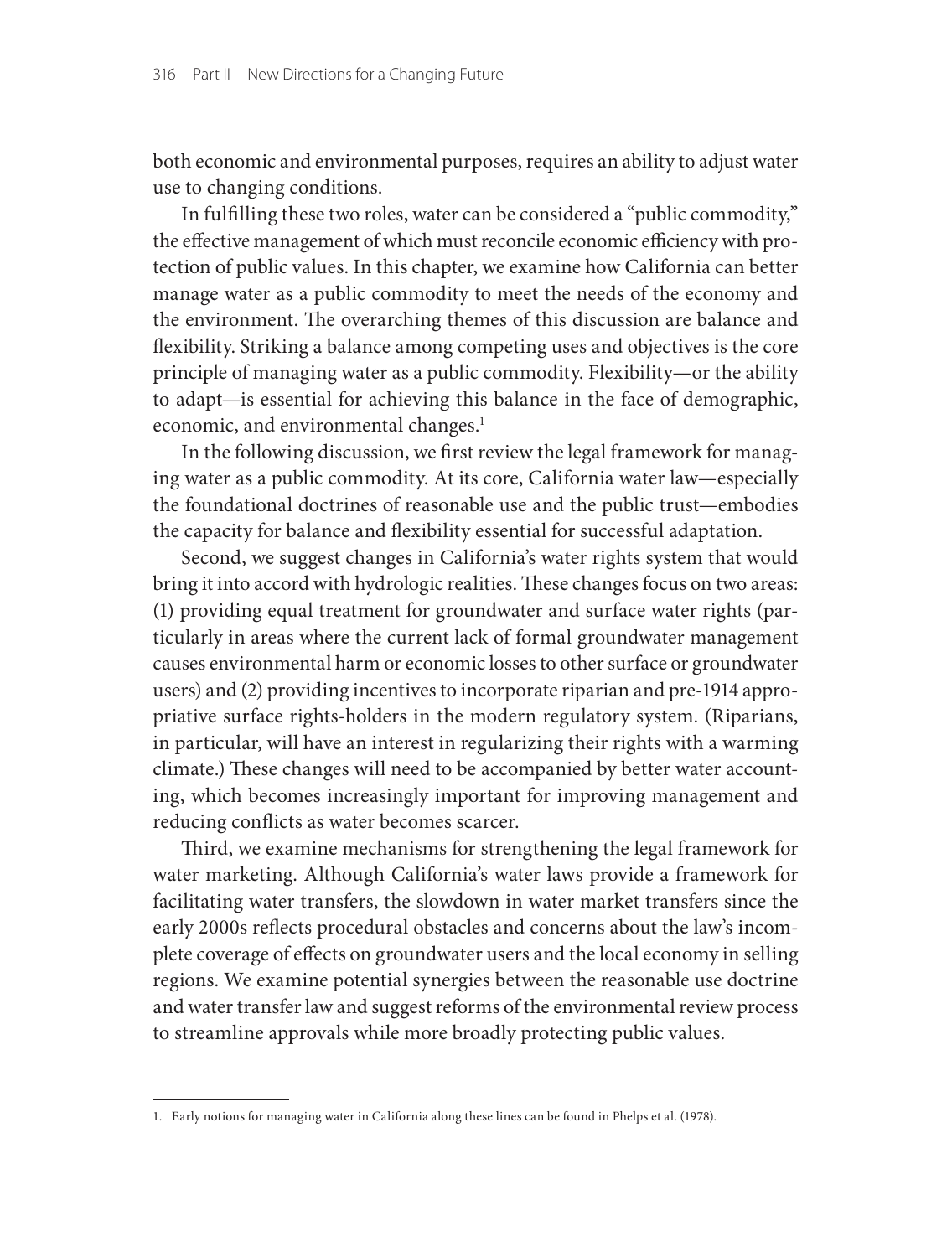Fourth, to address the problems of institutional fragmentation that hamper management of California's water grid, we explore the potential for California to learn from successful reforms in the energy sector. In particular, we suggest that California consider creating an "independent system operator" to more effectively manage water conveyance and water market transactions.

Fifth, again drawing on the experience of the energy sector, we recommend a "public goods charge" on water uses and specific environmental mitigation fees on the users of dams and chemical contaminants to cover the costs of improving the efficiency and reliability of California's water supply and distribution systems and the costs of ecosystem restoration, fish protection, and the other public benefits of the state's water resources systems.

# **Water as a Public Commodity: The Legal Framework**

Fundamentally, the laws governing the management of California's water resources are more than capable of addressing the challenges identified in earlier chapters. The constitutional and common law bases of California water law, its overlay of regulatory statutes, and most aspects of water rights administration are compatible with the goal of managing water as a public commodity.

## **Putting the Reasonable Use and Public Trust Doctrines to Work**

The foundations of California water law—the reasonable use mandate of Article X, § 2, of the state constitution and the public trust doctrine—both embody flexibility and responsiveness to change.

The doctrine of reasonable use requires that all water rights be exercised in a reasonable manner under contemporary conditions. As expounded by both the legislature and the courts, the doctrine evaluates not just the reasonableness of a particular use in isolation but also the broader public interest in efficient use and allocation of the state's water resources and protection of the ecosystems that are sources of the state's developed water supplies. The public trust doctrine complements the reasonable use directive by recognizing that navigation, protection of fisheries, commercial and recreational boating, and environmental protection and preservation are integral components of the reasonable use calculus and that the state has an obligation to preserve and protect these public trust uses in the administration of the water rights system to the extent feasible.

Both doctrines have deep roots in California water law. In a series of decisions dating back to the 19th century, the California Supreme Court recognized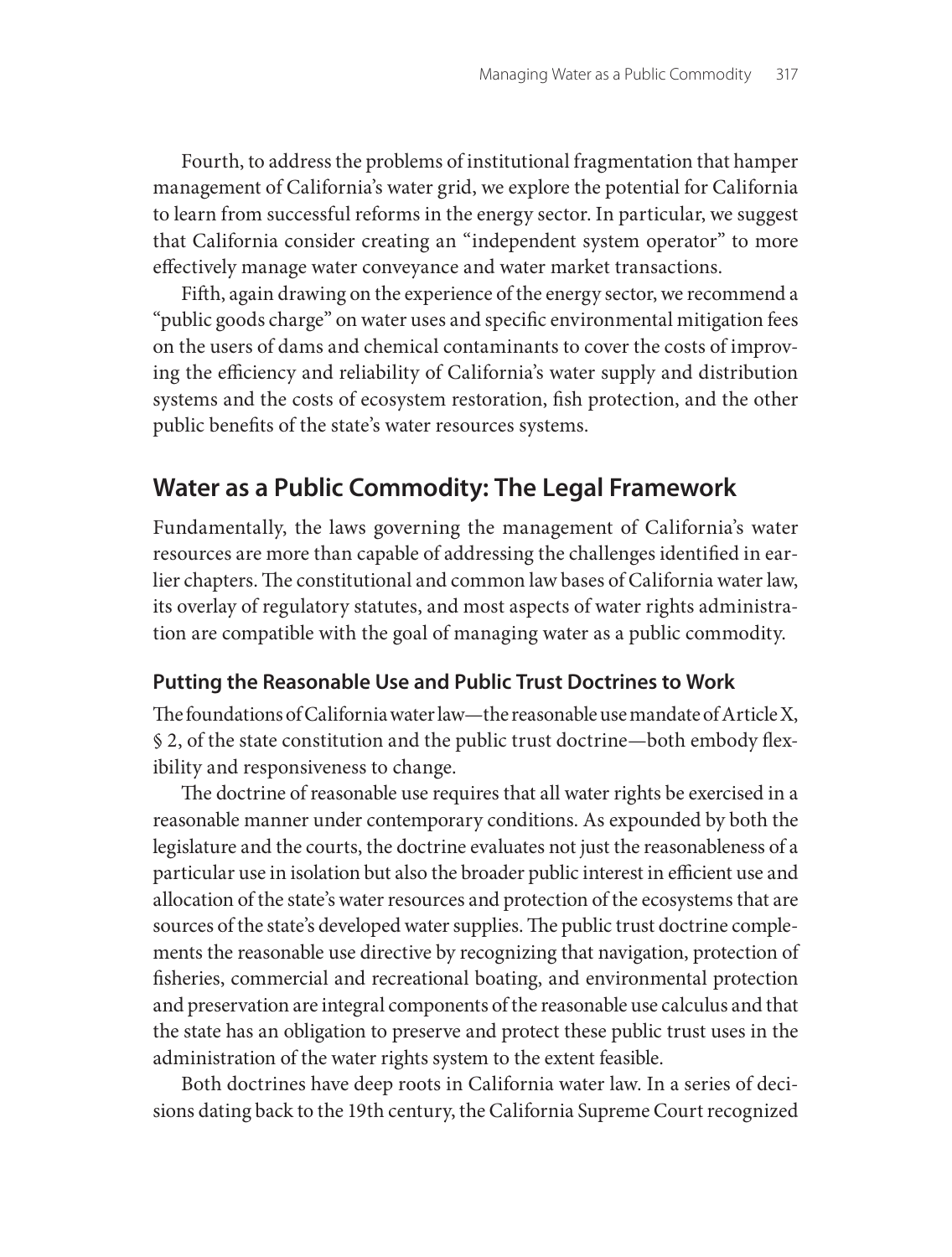

*Through the reasonable use and public trust doctrines, California's Supreme Court has consistently recognized that water law must be responsive to the needs of the state as a whole. Photo by Marc Moritsch/National Geographic Society/Corbis.*

that the exercise of riparian, appropriative, and groundwater rights must conform to the requirements of reasonable use. In 1928, the voters enshrined the reasonable use doctrine in the California constitution (Box 1.4). The public trust in navigable waters was a component of English common law, which the legislature incorporated into California law in its first statute in 1850, although the Supreme Court did not expressly integrate the public trust into the state's water rights laws until its decision in the Mono Lake case in 1983 (*National Audubon Society v. Superior Court* 1983) (Box 1.2).

In defining and applying the reasonable use and public trust doctrines, the California Supreme Court has consistently recognized that the state's water laws must be responsive to the needs of the state as a whole, rather than favoring one set of water rights holders or water users over another. Moreover, efficient use and allocation of California's water resources must be consistent with contemporary demands, standards of use, hydrologic realities, and scientific understanding of the requirements of the ecosystems from which developed water supplies are taken. Indeed, the court has emphasized on numerous occasions that "[w]hat constitutes reasonable water use is dependent upon not only the entire circumstances presented but varies as the current situation changes" (*Barstow v. Mojave Water Agency* 2000).

The public trust doctrine similarly recognizes that existing uses and allocations of water are subject to reevaluation in light of contemporary knowledge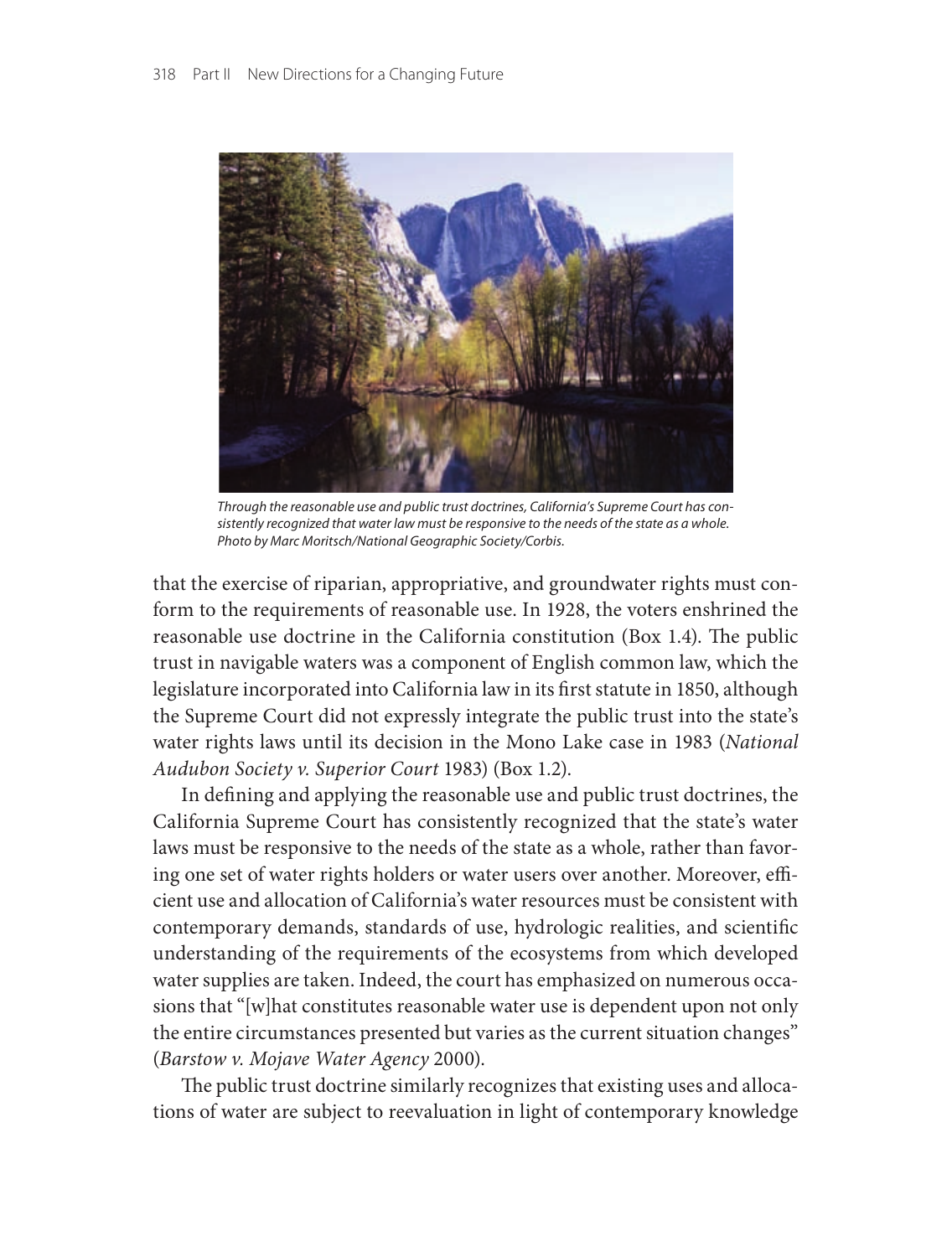about their effects on the ecosystems from which the water is taken. Thus, in *National Audubon Society v. Superior Court*, the court declared that in "exercising its sovereign power to allocate water resources in the public interest, the state is not confined by past allocation decisions which may be incorrect in light of current knowledge or inconsistent with current needs. The state accordingly has the power to reconsider allocation decisions even though those decisions were made after due consideration of their effect on the public trust" (*National Audubon Society v. Superior Court* 1983).

The flexibilities of the reasonable use and public trust doctrines vest significant authority in all levels of government to ensure that water rights are exercised in a manner that is reasonably efficient under contemporary conditions and does not cause significant negative spillover effects for other water users or the environment. This does not mean that environmental needs always take precedence over competing economic uses of water. As the Supreme Court made clear in *National Audubon Society v. Superior Court*, under Article X, § 2, "all uses of water, including public trust uses, must now conform to the standard of reasonable use." But as long as water planning, management, and regulatory decisions are the product of reasoned decisionmaking, based on a sound scientific analysis of ecosystem needs and due consideration of the needs of competing water users, the reasonable use and public trust doctrines afford water administrators broad and flexible authority to ensure that water use practices keep pace with changing conditions and that the allocation of water adequately protects water quality, fish, and other environmental uses.

## **Reallocating Water for the Environment**

The reasonable use and public trust doctrines also address the potential of water rights to constrain the allocation of water to environmental purposes.

The California legislature has declared that "[a]ll water within the State is the property of the people of the State," but "the right to the use of water may be acquired by appropriation in the manner provided by law" (Water Code § 102). State and federal courts have long held that water rights, as well as derivative contract rights for water, are property rights within the meaning of the U.S. and California constitutions (Gray 2002a). One consequence of these decisions is that the government may not take or significantly impair existing water or contract rights without paying just compensation.

In several recent cases, federal courts have concluded that the United States may not implement the Endangered Species Act and other environmental laws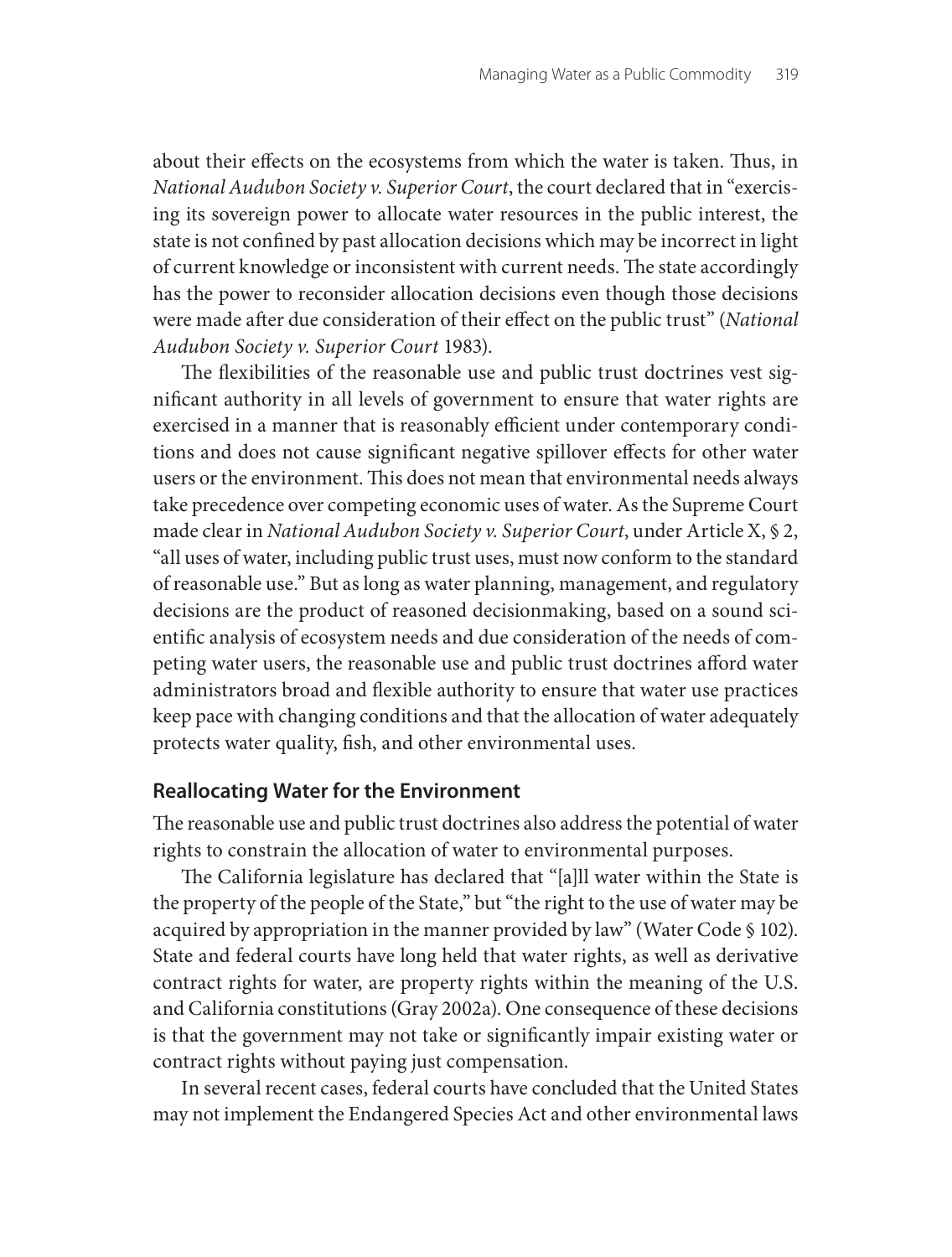without compensating water users for resulting water shortages. Although the courts found that the government had taken the water rights of the affected users (or breached its contractual obligations), each of these courts failed to consider the limitations imposed on all California water rights by the reasonable use and public trust doctrines. Some commentators have therefore argued that the cases were incorrectly decided and that the decisions do not provide useful precedent for future cases challenging the environmental regulation of California water rights (Box 7.1).

#### **7.1**

#### **Recent takings and breach of contract cases in federal courts**

Three recent federal court cases concluded that governmental restrictions on water rights constituted takings under the federal constitution, but they failed to consider the limitations that the reasonable use and public trust doctrines place on water rights and derivative rights to water use in California.

In *Tulare Lake Basin Water Storage District v. United States* (2001), the federal court held that restrictions on State Water Project (SWP) operations required by the Endangered Species Act, which caused shortages for some SWP contractors, constituted a taking of their property. The federal court ordered the government to pay the contractors approximately \$26 million in damages. Although the court noted that California water rights law might itself preclude the appropriation of water under conditions that would imperil endangered species of fish, it declined to consider either the reasonable use or public trust doctrine as part of its analysis.

In *Casitas Municipal Water District v. United States* (2008), the federal court ruled that the U.S. directive that a local water district allow water to pass through a fish ladder was a taking of property. The releases of water were needed to support migration of steelhead, which are protected under the Endangered Species Act. The court reasoned that the United States had physically diverted the plaintiff's water for its own purposes—protection of the endangered fish. The court never addressed the question of whether California's reasonable use and public trust doctrines might limit the plaintiff's exercise of its water rights in a manner that could harm the protected fish.

In *Stockton East Water District v. United States* (2009), a breach of contract case brought by contractors within the New Melones Unit of the Central Valley Project (CVP), the federal court acknowledged that under California law it might be unreasonable or in breach of the public trust for the U.S. Bureau of Reclamation to operate the CVP in a manner that degraded water quality or endangered protected fish. The court refused to consider the effects of state law on the contractors' claims, however, because the federal government failed to establish a causal connection between the particular state mandates and the Bureau of Reclamation's inability to meet its obligations under the contracts.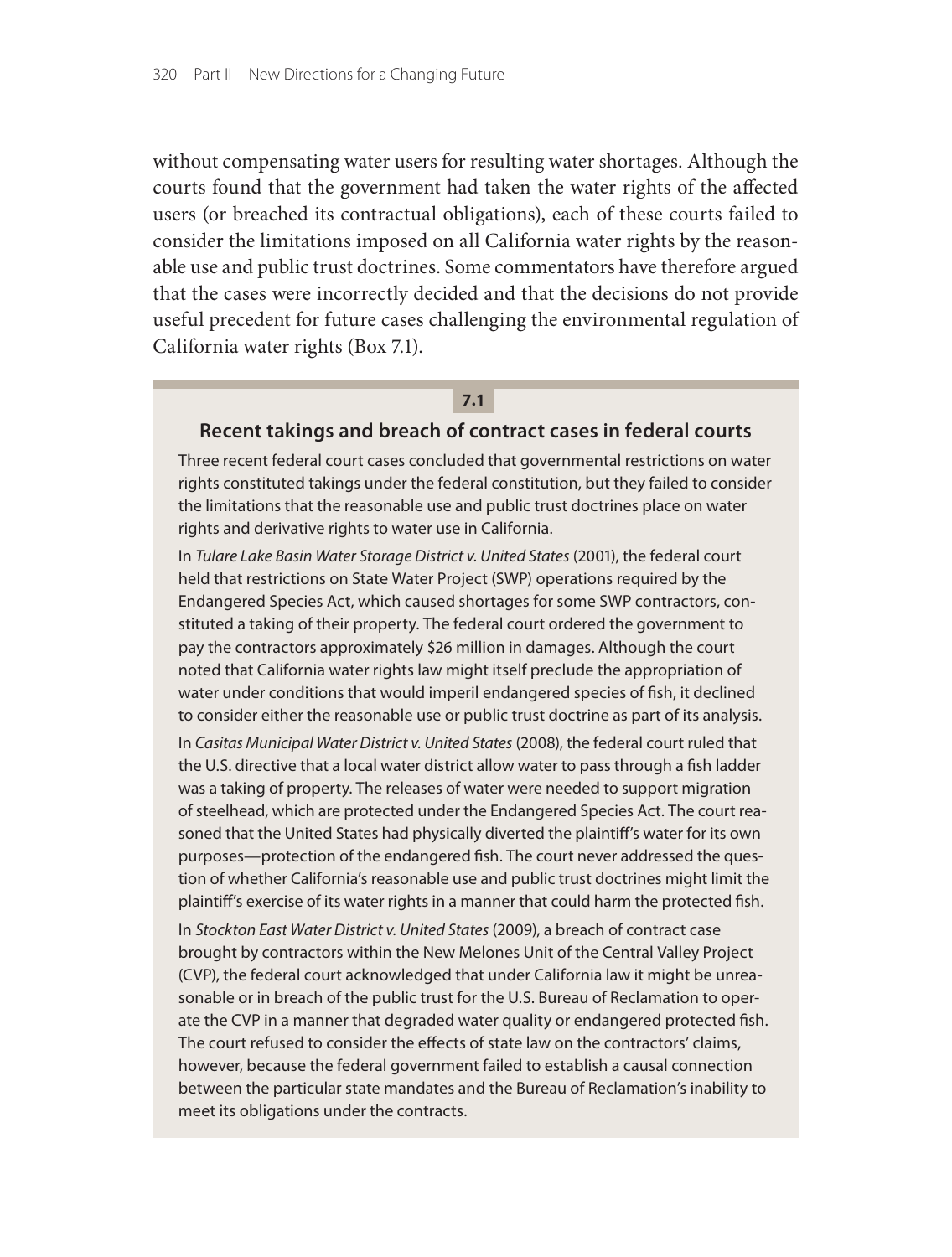As both human and environmental demands for water continue to rise relative to usable supplies, more such cases are likely in the future. Yet the reasonable use and public trust doctrines are likely to limit the ability of existing water users to successfully challenge regulatory actions that reallocate water to protect water quality, fish, and other environmental uses.

The California Supreme Court has long held that, under Article X, § 2, "no one can acquire a vested right to the unreasonable use of water" (*National Audubon Society v. Superior Court* 1983). The public trust doctrine similarly "serves the function in [California's] integrated [water rights] system of preserving the continuing sovereign power of the state to protect public trust uses, a power which precludes anyone from acquiring a vested right to harm the public trust, and imposes a continuing duty on the state to take such uses into account in allocating water resources" (*National Audubon Society v. Superior Court* 1983). Moreover, court or agency determination of whether a particular exercise of water rights is reasonable must consider the effects on the natural environment, and this determination may change over time as conditions vary in terms of hydrology, water demands, and species listed for protection and as scientific understanding of ecological functions and needs develops. The Court of Appeal stated this principle succinctly in describing the scope of the State Water Resources Control Board's (SWRCB's) authority over the Central Valley Project and the State Water Project in the Delta Water Cases (*United States v. State Water Resources Control Board [Racanelli]* 1986): "Here, the Board determined that changed circumstances revealed in new information about the adverse effects of the projects upon the Delta necessitated revised water quality standards. Accordingly, the Board had the authority to modify the projects' permits to curtail their use of water on the ground that the projects' use and diversion of the water *had become unreasonable*" (emphasis added).

Nevertheless, significant limits remain on the power of the state to encroach on existing water rights for environmental protection or other purposes. The California Supreme Court has held, for example, that neither the board nor the courts can ignore water right priorities in pursuit of other important objectives, including the allocation of water to correct conditions of aggregate overdraft or overuse of groundwater basins (*Barstow v. Mojave Water Agency* 2000). And the courts have recognized that water contracts create enforceable rights that the state and federal governments must honor unless conditions exist that either excuse nonperformance of the contract or render water service illegal or impossible (*O'Neill v. United States* 1995).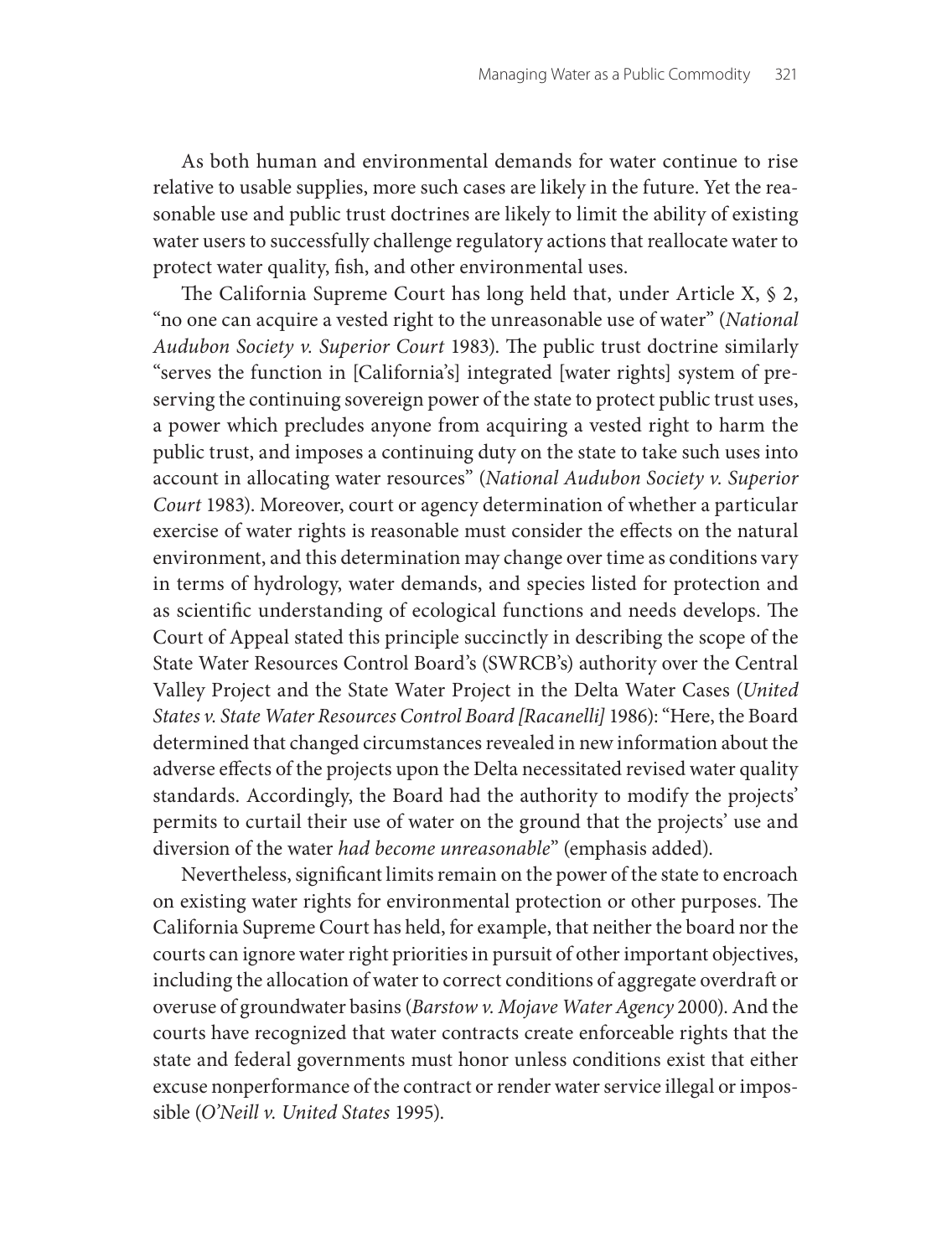In all cases, water administrators must make individualized determinations of unreasonable use and base such determinations on evidence of inefficient use; wasteful or excessive use in relation to both supplies and alternative demands; degradation of water quality; or harm to fish, aquatic habitat, and other values protected by the public trust or other laws. But if the state has appropriately applied this principle of California water rights law to allocate additional water to environmental uses, neither water rights nor water contracts and other interests based on those water rights can block the necessary changes.

These overriding constraints on California water rights are central to the effective functioning and adaptation of California's water rights system. If the water rights laws are rigidly administered and enforced inconsistently with the more flexible directives of reasonable use and the public trust, the opportunities for responsive adaptation to changing conditions and corresponding institutional reform may be undercut.

## **Harmonizing Water Rights Administration**

Although the foundations of California water rights law embody the adaptive flexibility needed for effective state water policy, two legal anachronisms could hamper efficient and sustainable water management and use: the disjunction between groundwater and surface water administration and the exemption of riparian, and pre-1914 appropriative rights from the permit and license jurisdiction of the State Water Resources Control Board. As described in Chapter 1, both anomalies result from decisions the legislature made when crafting the state's modern water code, the Water Commission Act of 1913. The legislature created a distinction between ground and surface water that is hydrologically inaccurate, and it decided to apply the regulatory jurisdiction of the Water Commission (predecessor to the SWRCB) only to nonriparian surface water uses commenced after the effective date of the statute in  $1914.^2$  These decisions were misguided at the time, and neither is justified today, when integrated water management under changing conditions requires greater consistency with hydrologic reality.

<sup>2.</sup> Two other categories of exempted rights are pueblo rights (established by some towns before statehood—see Chapter 1) and federal reserved rights (the authority of the United States and Indian tribes to claim water independent of the state water rights system to fulfill the purposes of national parks, national forests, and Indian reservations, and other federal lands that are reserved for specific uses (*Arizona v. California* 1963; *United States v. New Mexico* 1978). We focus this discussion on riparian and pre-1914 appropriative rights, as these are most significant in terms of volumes.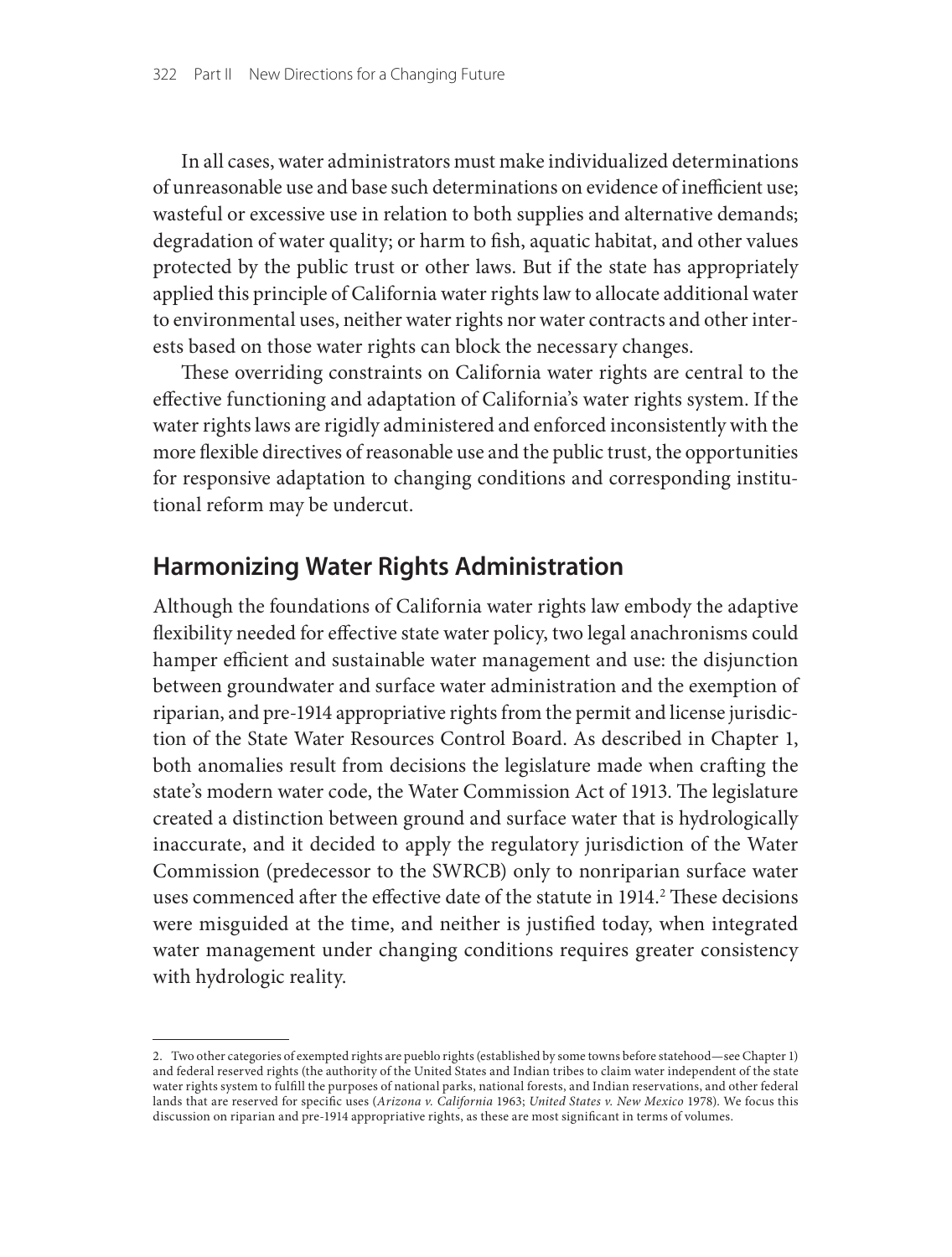#### **Equal Treatment for Groundwater**

When the legislature enacted the Water Commission Act, it was well understood by geologists, policymakers, and courts that groundwater and surface water were usually hydrologically connected. In *Katz v. Walkinshaw* (1903), the California Supreme Court acknowledged that groundwater pumping may cause "an exhaustion of the underground sources from which the surface streams and other supplies previously used have been fed and supported. . . . The danger of exhaustion in this way threatens surface streams as well as underground percolations and reservoirs." The legislature's exemption of groundwater extraction (other than pumping from "subterranean streams flowing through known and definite channels") was a political choice, rather than a decision based on current scientific knowledge or sound water rights administration. Although there is evidence that the legislature intended to grant the Water Commission regulatory jurisdiction over the "pumping of groundwater that appreciably and directly affected surface stream flows" (Sax 2003), the statute has been consistently interpreted as not applying to "percolating" groundwater (which infiltrates from the surface)—regardless of the hydrologic relationship between such groundwater and surface water resources.

The legal divide between ground and surface water rights has contributed to a variety of water supply and water management problems. Expanded irrigation in the San Joaquin Valley and Tulare Basin in the late 19th century depleted rivers flowing from the Sierra Nevada, which in turn reduced recharge of aquifers and caused farmers without access to surface water to drill more and deeper wells. By the mid-20th century, these aquifers were in severe overdraft, with groundwater lowered by more than 400 feet in some places. The plummeting groundwater table caused some aquifers to compact, and in some areas of the San Joaquin Valley and the Tulare Basin, land elevations sank by more than 60 feet. Yet, there was no direct means to regulate surface water users to protect the groundwater or to regulate the aquifer mining caused by groundwater withdrawals (Chapter 1; Hundley 2001).

In Southern California, unregulated groundwater pumping depleted aquifers that supported the basins' meager streams and led to overdraft, legal conflicts, and saltwater intrusion as coastal aquifers fell below sea level (Blomquist 1992). Later in the 20th century, conflicts among surface and groundwater users appeared in regions as diverse as the Scott River on the North Coast and the Mojave River Basin in the high Southern California desert. During the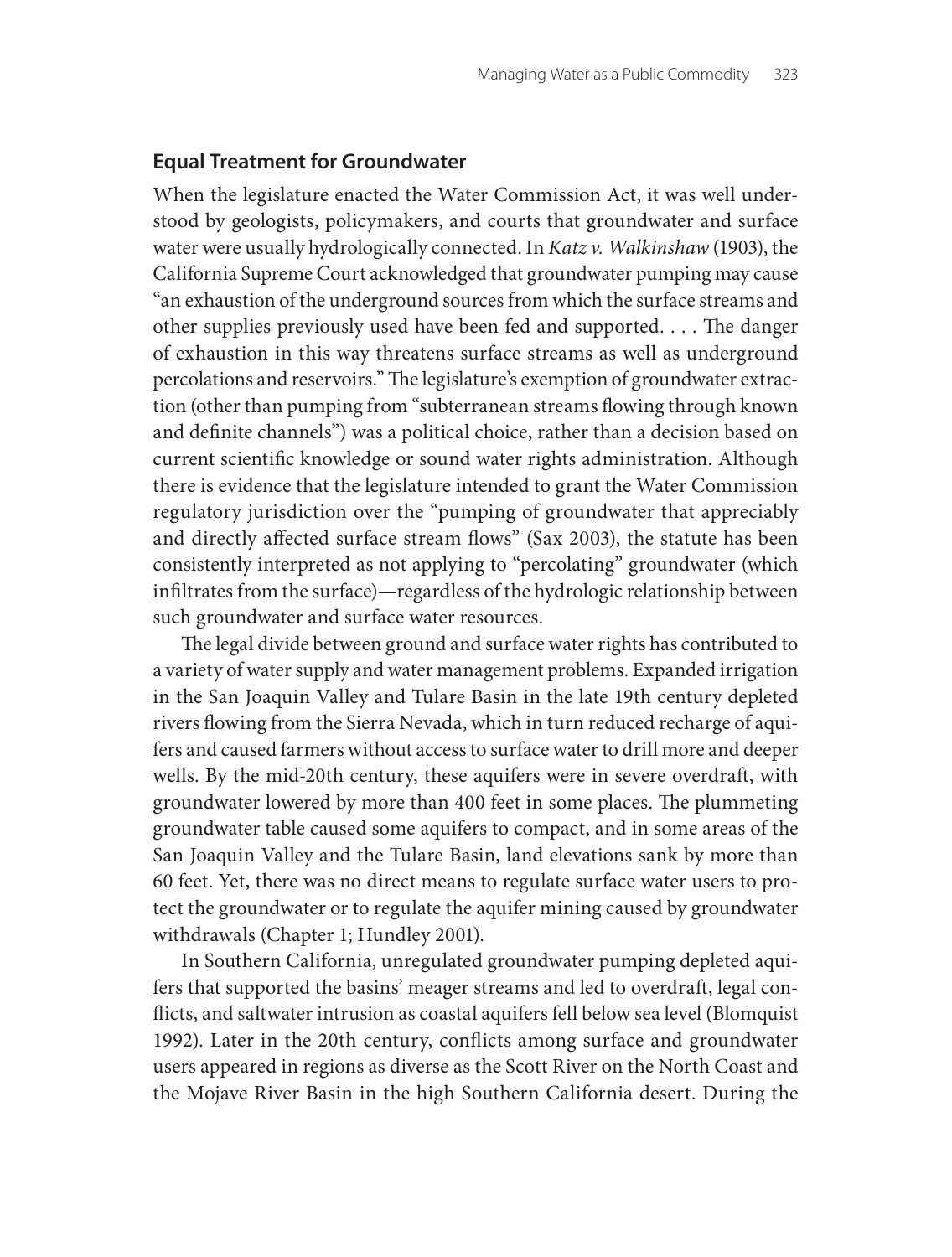

*Vineyard management in Sonoma County will need to adapt to reduce the harmful effects of groundwater pumping on salmon and steelhead in the Russian River. Photo by Sonoma County Water Agency.*

1988–1992 drought, groundwater users in Yolo County complained that transfers of surface water to the 1991 and 1992 drought water banks overdrafted local aquifers, as sellers of surface water pumped additional groundwater (Carter, Vaux, and Scheuring 1994).

Groundwater–surface water conflicts continue today in many coastal and inland stream systems, including the Russian and Santa Clara River Basins, where groundwater pumping has diminished stream flows to the detriment of surface water users and salmon and steelhead (Box 7.2). Similar problems exist on several inland rivers, including the Shasta River, where groundwater withdrawals threaten cold water springs that feed promising coho habitat, and the Cosumnes, where groundwater extractions have dewatered wetlands and riparian habitat (Hall 2010; Howard and Merrifield 2010). The lack of integrated rules for groundwater and surface water management also impedes more effective water marketing in parts of the Sacramento Valley (Chapter 6; Hanak 2003).

 In addition, excessive pumping in many basins is creating acute management conflicts among groundwater users (e.g., Tulare Basin, Salinas Basin, Pajaro Basin), and overdraft has the potential to become a more serious problem in additional areas (including the San Joaquin Basin) with reduced water exports from the Delta (Chapters 3, 6). The lack of groundwater regulation is also an impediment to groundwater banking (Chapter 6). The lack of formal groundwater management could have dire consequences for future water supply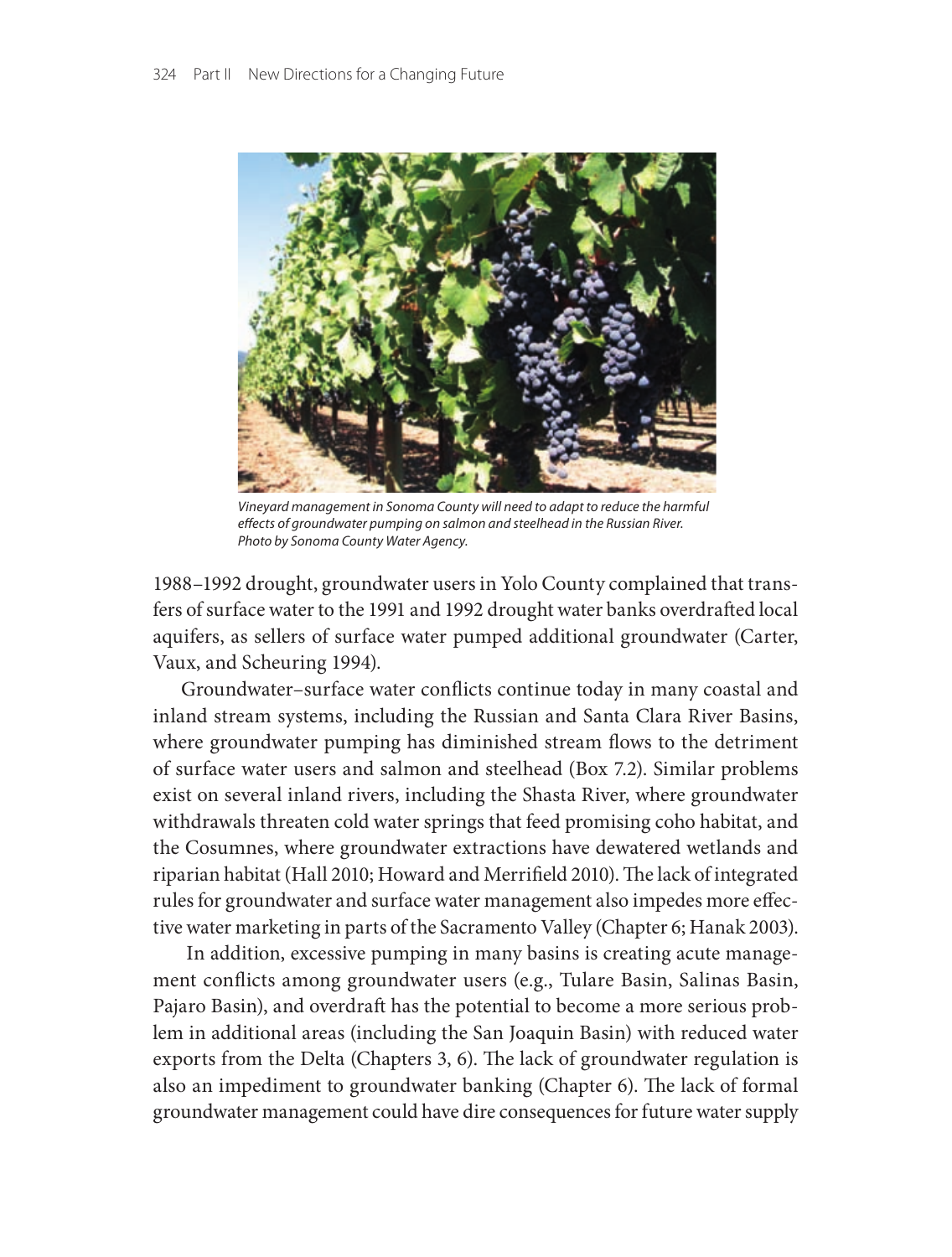## **7.2**

#### **Groundwater use and river flow in the Russian River Valley**

The Russian River occupies a large valley that supports numerous vineyards on its floodplains, hill slopes, and tributaries. Most water for these vineyards comes from either direct stream diversions or shallow groundwater wells. These wells take advantage of large alluvial deposits that store groundwater derived directly from stream channels and adjacent hill slopes. Given this close connection between the river and groundwater in the basin, high rates of groundwater pumping directly affect flows in the river and its tributaries.

The Russian River has three fish listed for protection under the federal Endangered Species Act: coho salmon, Chinook salmon, and steelhead. Juveniles of all three species rear in the main stem of the Russian River, particularly when dry conditions exclude them from the river's tributaries. Coho and steelhead spawn mainly in perennial tributaries.

The vines of the Russian River Valley bud in early spring and are highly susceptible to frost damage. Because wine grapes freeze at approximately 28ºF, during severe cold periods, farmers spray a fine mist of water on the vines, which coats the grapes in ice, creates a protective temperature of 32ºF, and thereby reduces frost damage. Heavy pumping of wells lowers local groundwater tables and abruptly reduces flows in adjacent channels.

In 2008, there were reports of stranded fish caused by rapid drops in flow during frost protection efforts. In 2009, the National Marine Fisheries Service and several other parties filed a complaint with the State Water Resources Control Board, arguing that although the frost protection actions may be legal under current water rights, they were harming listed species.

Acting under its authority to enforce Article X, § 2, the board has proposed to find the current methods of frost protection to be unreasonable (State Water Resources Control Board 2010c). The board has directed that a water demand management program be implemented that ensures that cumulative diversions do not lower flows to the level that harms fish.

Notably, the board has identified the pumping of closely connected groundwater as unreasonable use in its proposed regulations. This includes areas where wells pump water from "subterranean streams," from active channel sediments, and from what the board's consultant termed "Potential Stream Depletion Areas." The significance of these regulations is that they explicitly address a well-established hydrologic relationship between groundwater use and river flow.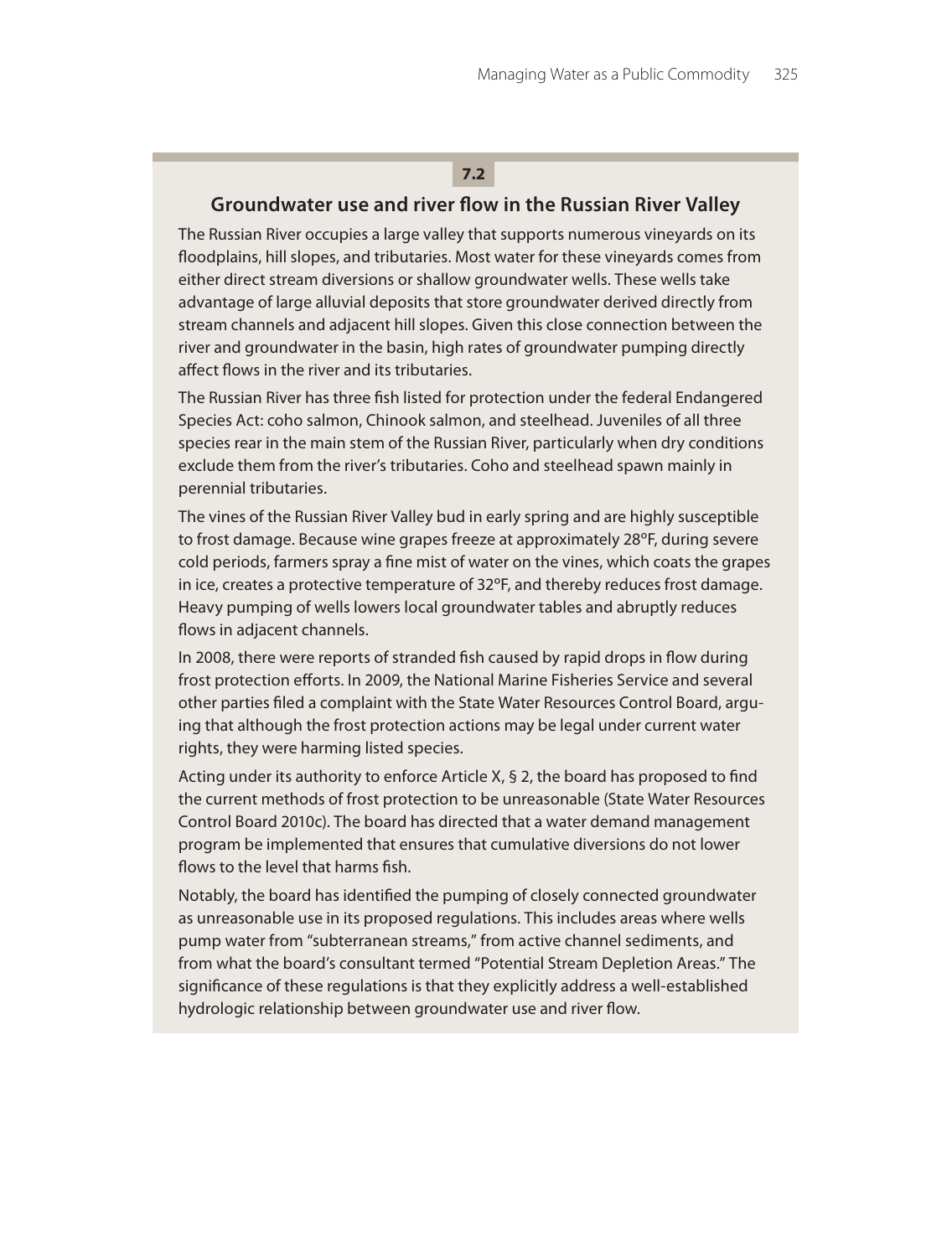management as the effects of climate warming become manifest. Reduced snowpack coupled with more frequent and intensive spring flooding will make water banking and conjunctive use more sought-after (Chapter 6; Connell 2009). Aquifer storage in the lower Sacramento River, in the San Joaquin and Tulare Basins, and in Southern California are likely to be especially valuable for such conjunctive management.

The most direct solution to these problems would be for the legislature to pass a statute that extends SWRCB jurisdiction to all groundwater extraction. The administrative costs of this transition would be substantial if the board were to exercise this authority directly. It would have to adjudicate (or readjudicate) each basin to determine hydrologically integrated surface water and groundwater rights, define the relative priorities, and then issue new water rights permits. A less costly alternative is for the board to use this authority to require that local water users establish effective management protocols. The board would set overall goals and a deadline for compliance and step in only if locals do not comply. This type of reform, where a higher level of government sets mandates for a lower level of government, is known as "cooperative federalism" (Chapter 9). It has the advantage of providing local users with more flexibility to establish cost-effective local rules.

This approach could be implemented incrementally, focusing first on basins where groundwater overdraft is impairing surface water uses or otherwise causing serious management problems. One model for local management is special water management districts with authority to quantify water rights, to regulate surface and groundwater extractions, and to impose pumping charges to reduce economic incentives to overdraft and to pay the costs of imported surface water supplies. The legislature has created these types of entities in several areas of California with mixed urban and agricultural use, including Orange, Santa Clara, and Ventura Counties, in response to local requests (Chapter 6; Schneider 1977).

Of course, political resistance to such reforms is likely from the beneficiaries of the regulatory status quo and groundwater users who fear or distrust government regulation. The difficulty of simply including mandatory welllevel reporting in the 2009 water legislation suggests that significant legislative changes to regulate groundwater rights may be years away. If the legislature fails to act, the alternative is for the courts to step into the breach where possible. The courts have long exercised their common law authority over groundwater rights to adjudicate groundwater use and restrict the overdrafting of groundwater (*Katz v. Walkinshaw* 1903; Chapter 1). However, the expense of adjudications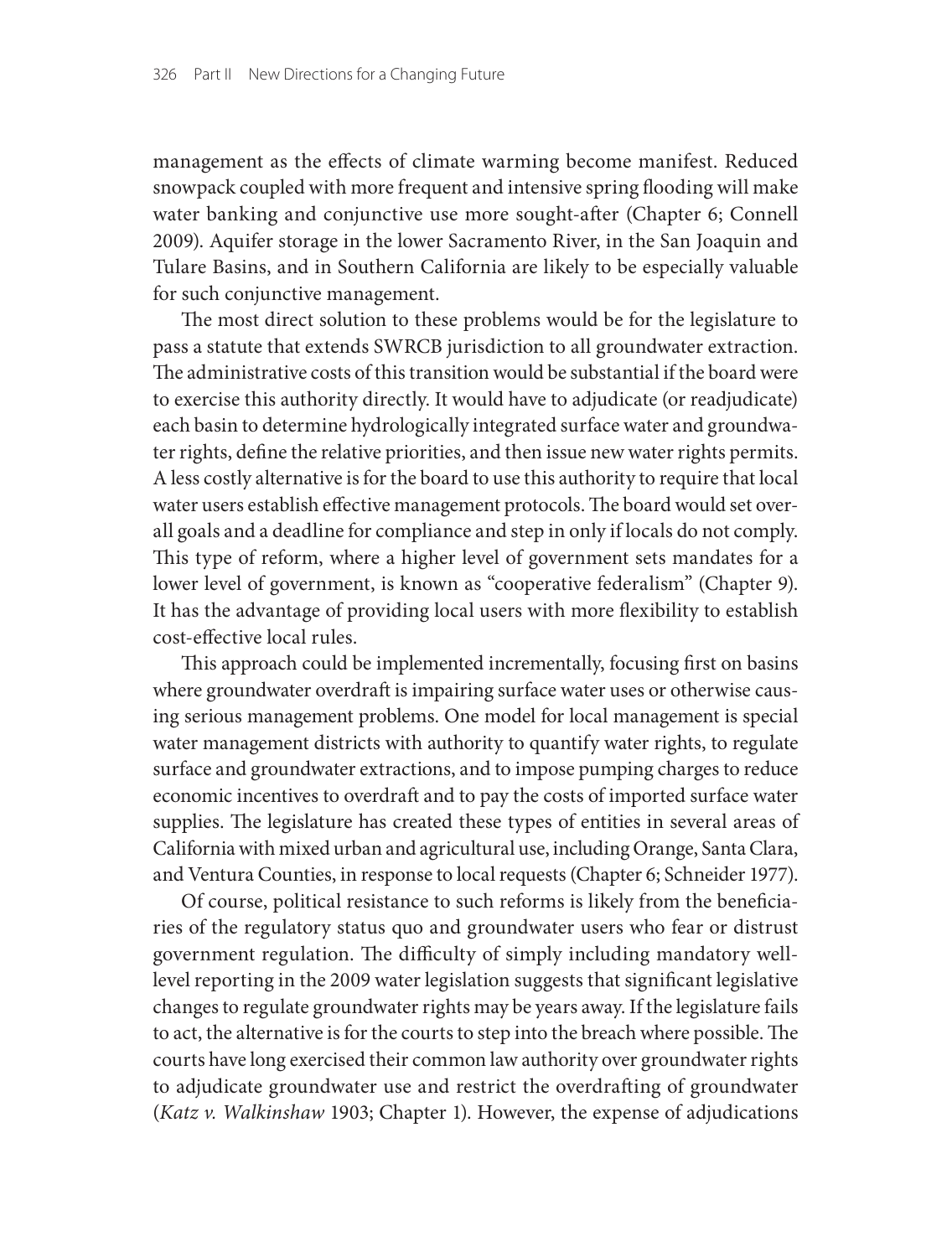has deterred many groundwater users from filing suit. Article X, § 2, also provides authority for the courts to declare groundwater extraction unreasonable when it impairs surface water rights or harms public trust uses such as fish, water quality, and aquatic habitat. Thus, where evidence exists of groundwater pumping depleting surface streams (as in the Shasta River Basin), lowering the groundwater table that supports a surface river (as in the Santa Clara River Basin), or causing harm to other groundwater users (as in the Tulare Basin), courts have the power to regulate groundwater use to ensure that pumping does not cause unreasonable harm to other legal water users or to the public trust.

There are numerous precedents for the integrated management of ground and surface water rights under Article X, § 2, by the courts. Extensive monitoring of wells, regulation of withdrawals, and coordinated management of groundwater use occur in the 22 groundwater basins that have been adjudicated to date (Blomquist 1992; for a map, see Figure 4.1).<sup>3</sup> These adjudications include examples with explicit legislative direction, as with the Scott River system, and without, as with Los Angeles groundwater adjudication and the Mojave River.<sup>4</sup> The SWRCB's recent action to limit environmental damage from groundwater pumping in the Russian River Basin is also under existing authority, without explicit legislative direction (Box 7.2).

The reasonable use doctrine (and in some cases the public trust) thus can bridge the legal gap between surface water and groundwater rights systems in basins where combined surface and groundwater withdrawals harm water rights holders or the environment. This application of the reasonable use doctrine would build on the numerous cases in which the courts have already applied the reasonable use doctrine to limit individual or aggregate groundwater rights in basins where excessive pumping is harming other groundwater users (*Barstow v. Mojave Water Agency* 2000; Littleworth and Garner 2007). This case-by-case, basin-specific approach is not ideal, but it is often better than the consequences and conflicts of disintegrated water management. Legislation setting direction for integrated management would be preferable, but without legislative action the courts and, in some cases, the SWRCB may need to take the lead. Indeed, a series of basinwide integrated adjudications of ground and surface water rights may provide the impetus needed for legislative reform. Unless the legislature acts, courts may wish to consider how they might streamline basin

<sup>3.</sup> For a list of adjudicated basins, see www.water.ca.gov/groundwater/gwmanagement/court\_adjudications.cfm.

<sup>4.</sup> On the Scott River, see Water Code § 2500.5, Schneider 1977, and California Department of Water Resources 2003. On Los Angeles, see *Los Angeles v. San Fernando* 1975; and on the Mojave River, see *Barstow v. Mojave Water Agency* 2000.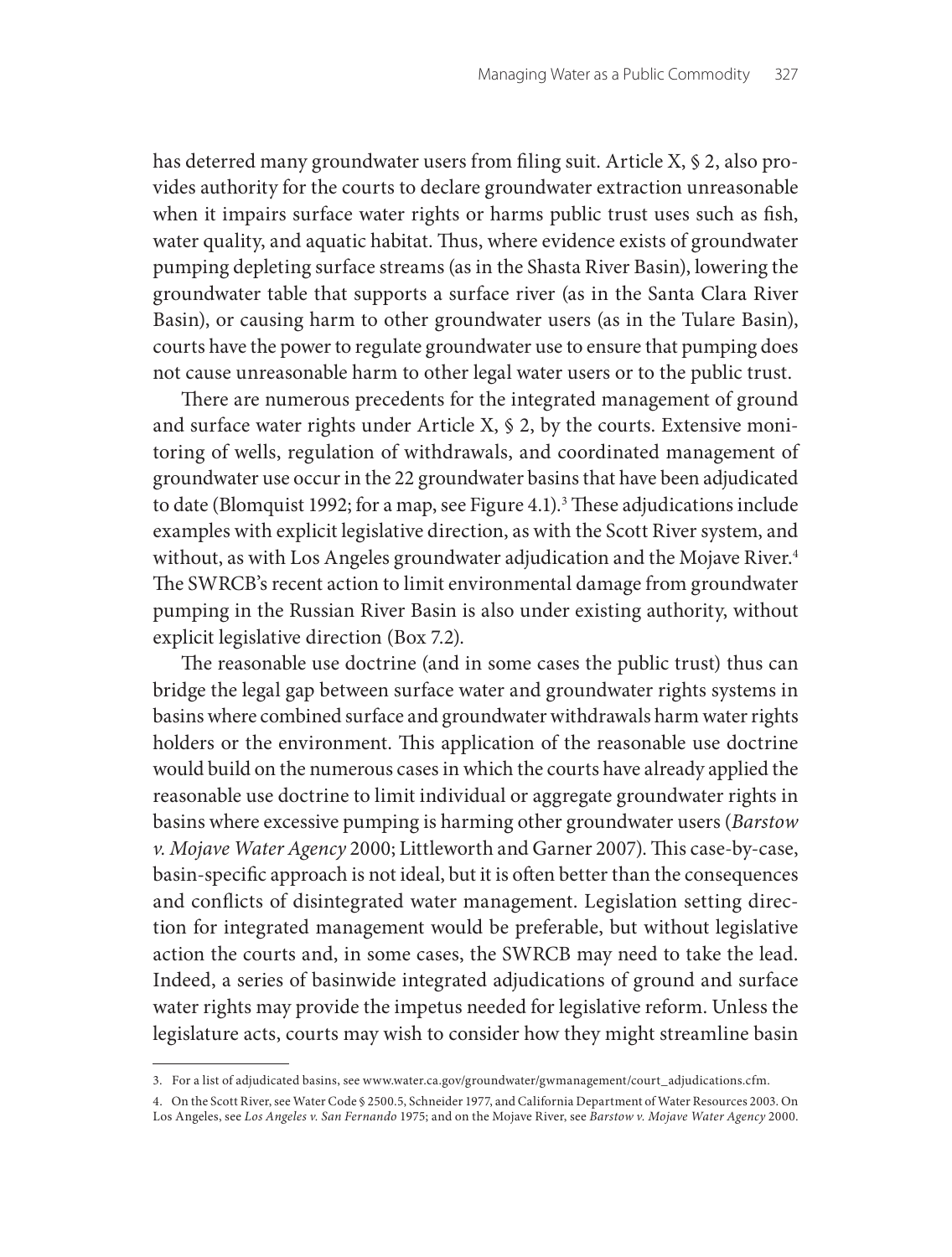adjudications to make them a less expensive, more timely, and more effective procedure for addressing groundwater and integrated groundwater–surface water issues. The recent adjudication in the Beaumont Basin, located in a rapidly growing part of Riverside County, also provides a promising model for achieving speedy, low-cost adjudications through a nonadversarial process.5

Article X, § 2, also may be asserted to encourage more efficient local management of groundwater, including the establishment of groundwater banks. Local governments have jurisdiction to regulate groundwater extraction and use as part of their general police power (*Baldwin v. County of Tehama* 1994), and local water agencies have similar authority under Assembly Bill (AB) 3030. To date, most local governments and water agencies have exercised their authority over groundwater only to prohibit or restrict exports (Hanak 2003). Although legitimate local and regional interests are at stake—including protection of water rights holders, water quality, and prevention of overdraft and land subsidence—local interests should not trump statewide considerations. Given the importance of further development of groundwater banking to cope with scarcity and respond to a warming climate in California, it would be unreasonable for local groundwater restrictions to impede the statewide objectives of maximizing the efficient use and distribution of usable water resources. If the legislature fails to address this problem, the board, DWR, groundwater management agencies, or individuals acting through the courts may assert Article X, § 2, to pressure local governments and water agencies to take a more statewide perspective and in particular to allow the establishment of public and private groundwater banks—subject to local regulation but only such regulation as needed to protect legitimate local interests.

## **More Effective Regulation of Riparian and Pre-1914 Water Rights**

The second anachronism of the Water Commission Act is the exemption of riparian rights and pre-1914 appropriations in the modern regulatory system. These water rights do not require a water rights permit, are largely unregulated, and represent a significant portion of California's surface water use.<sup>6</sup> As with

<sup>5.</sup> In this case, five water districts and 20 large overlying landowners reached a negotiated agreement, which the court then validated. The process took only 18 months and cost less than \$700,000. Three newly elected members of the Borrego Water and Sewer District in the Borrego Springs area of San Diego County recently ran on a platform of pursuing a similar type of adjudication (www.smartvoter.org/2010/11/02/ca/sd/vote/brecht\_l/paper2.html).

<sup>6.</sup> As discussed below, the exact volumes of diversions are not known because of incomplete and inaccurate reporting. We do not include pueblo rights in the text discussion because they are limited to a few cities and account for only a minute percentage of surface water use in California. Moreover, the pueblo water rights (both surface and groundwater)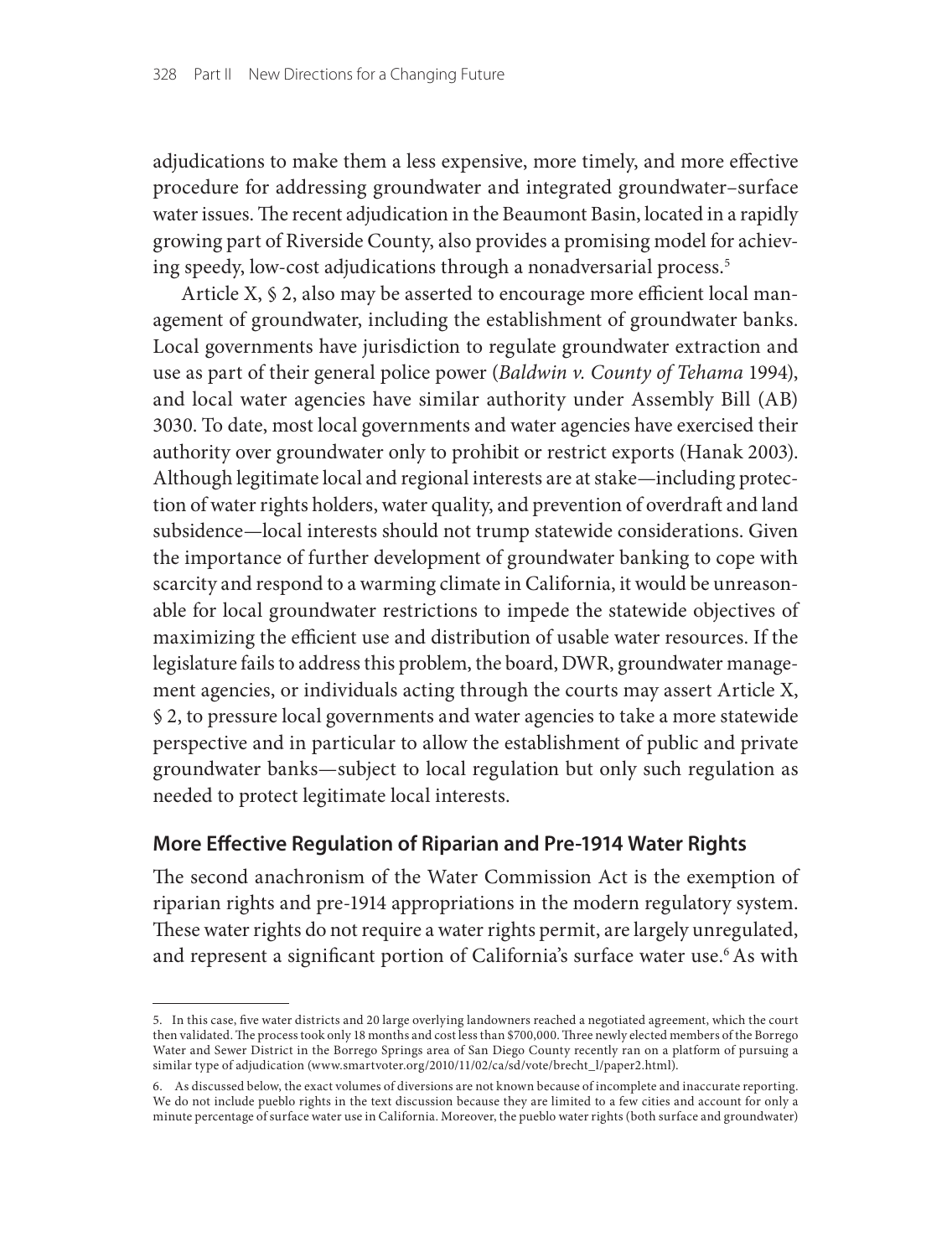groundwater regulation, incorporation of these rights into a modern water rights system also would ideally be accomplished through legislation. Yet, legislation compelling riparians and pre-1914 appropriators to obtain permits and licenses for their water rights is also unlikely to pass (or even to be seriously considered) for the foreseeable future. However, there may be ways short of compulsion to bring these long-exempted water users into the modern regulatory system.

Climate change will pose a substantial risk to riparian rights. As described in Chapter 3, natural stream flows in California will be higher in winter and lower in spring and summer as a result of climate warming. This shift is likely to diminish riparian rights, which are based on natural flow. Riparian water rights holders are entitled to divert only the natural flow of the river and cannot store water for more than 30 days, so winter flows are unavailable to them during the irrigation season.

One response to this dilemma would be to change the definition of natural flow to account for the predicted changes in runoff. But this response would be fraught with risks to California's overall water policies, as it would protect riparians from the effects of climate change at the expense of appropriators, which include California's major cities, most of its industrial and commercial uses, and much of its irrigated agriculture.

Another response would be to use the specter of the gradual loss of rights as an incentive to bring riparians into the modern regulatory system. The legislature could authorize willing riparians to petition the SWRCB to quantify their rights based on the board's assessment of reasonable present and future demands, taking into account not just the riparian's uses but also the available (shrinking) water supply available for all uses (consumptive and environmental). Once quantified, this would become each participating riparian's permitted or licensed water right, and the riparian would have all of the rights and privileges of other permittees and licensees. These would include the right to store water for later use, the right to use water on nonriparian lands, and the right to transfer water within or outside the watershed of origin. The converted riparian right likely would have greater economic value than the common law riparian right both because it would have greater certainty in the face of climate change and because of these expanded privileges of use and transfer.

of the largest pueblo, the City of Los Angeles, have been quantified and are subject to regulation under the final judgment in the *Los Angeles v. San Fernando* litigation.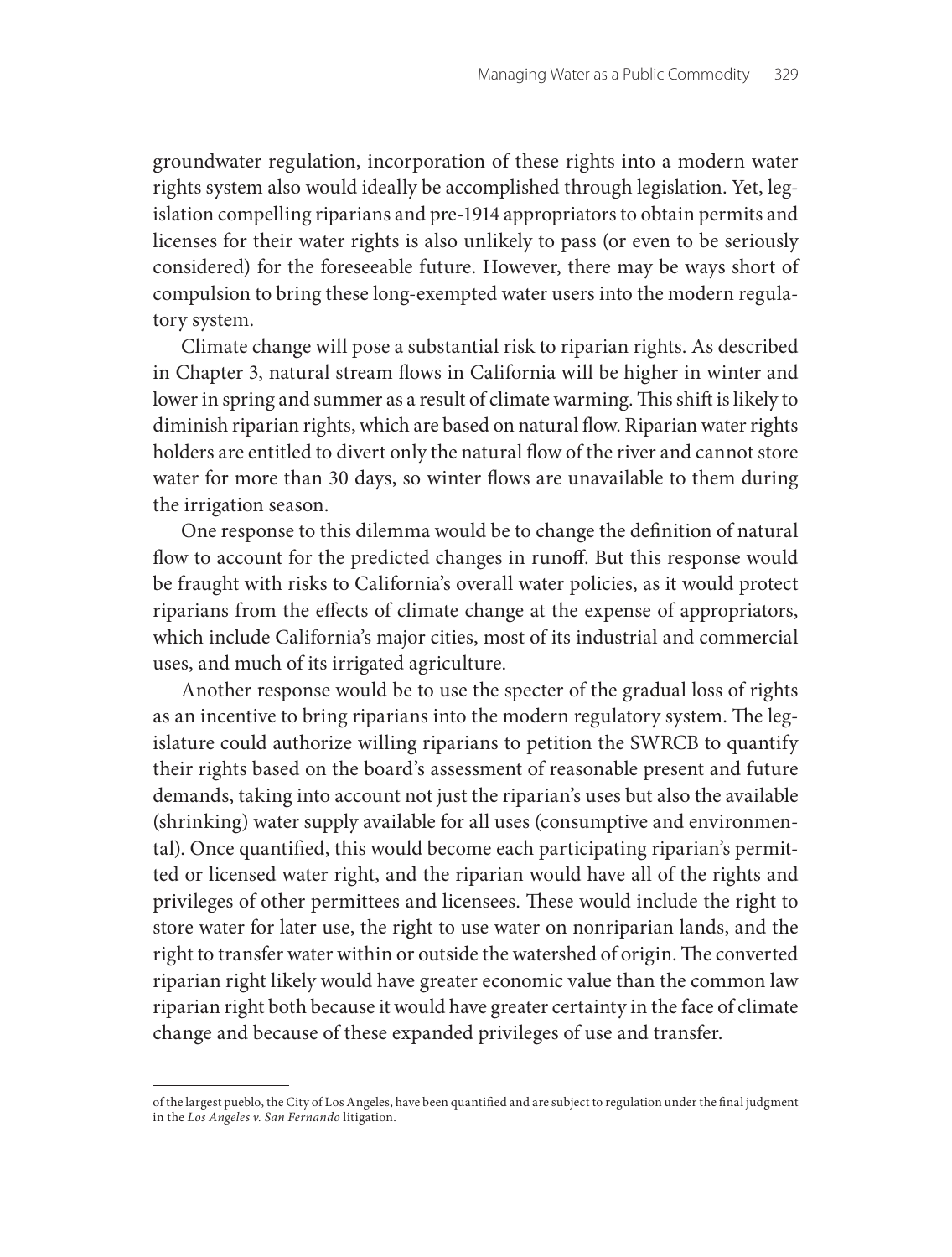Pre-1914 appropriators do not face the same threats from climate change, primarily because they may store water for later use, and so have less incentive to convert to a permit and license system. Nevertheless, pre-1914 appropriators could protect themselves by seeking clarity and quantification of their rights. The records of many pre-1914 appropriations are sketchy, as they are based only on notices of intent to appropriate, filed in county records offices, and on rates of actual (and continuous) diversion and use that are not always well documented. Pre-1914 water rights are therefore vulnerable to legal challenges that the quantity of the stated right may vastly exceed the quantity of right established by water use practice. Moreover, pre-1914 appropriators are subject to claims that their water use is wasteful, unreasonable, and perhaps in violation of the public trust, and the appropriators cannot rely on SWRCB evaluation and authorization to counter these claims. So, some pre-1914 appropriators may find it advantageous to join the regulatory system to enhance the security of their water rights relative to that of other permittees and licensees. This incentive may increase as California's available surface supplies diminish over time.

#### **Better Water Accounting**

The state's fragmented water rights system has contributed to serious gaps in water measurement and accounting. Most groundwater users have not been required to report water use to the state.7 Although riparian and pre-1914 appropriative rights holders are required to report their diversions, there was no legal sanction for failure to file an annual statement of diversion and use until the legislature amended the Water Code in 2009 to establish civil penalties for failure to report (Water Code § 5107). Many did not report, and those who did tended to substantially overstate their diversions and use.8 These gaps have led to difficulties in tracking water use trends, and they impede more effective management of water resources for economic and environmental purposes (Chapter 2; Little Hoover Commission 2010).

As water becomes increasingly scarce, it will become ever more important to measure and keep track of physical stocks and flows and their uses. Improved water accounting is essential for the effective administration of water rights, a key element of public commodity policy. In addition to better reporting, improved

<sup>7.</sup> Reporting is required in only four Southern California counties.

<sup>8.</sup> According to the State Water Resources Control Board (2003), the total water diversion and use indicated by reports submitted by riparian and pre-1914 users adds up to about five times current estimates of all urban and agricultural water use diversions, including groundwater, under all bases of right.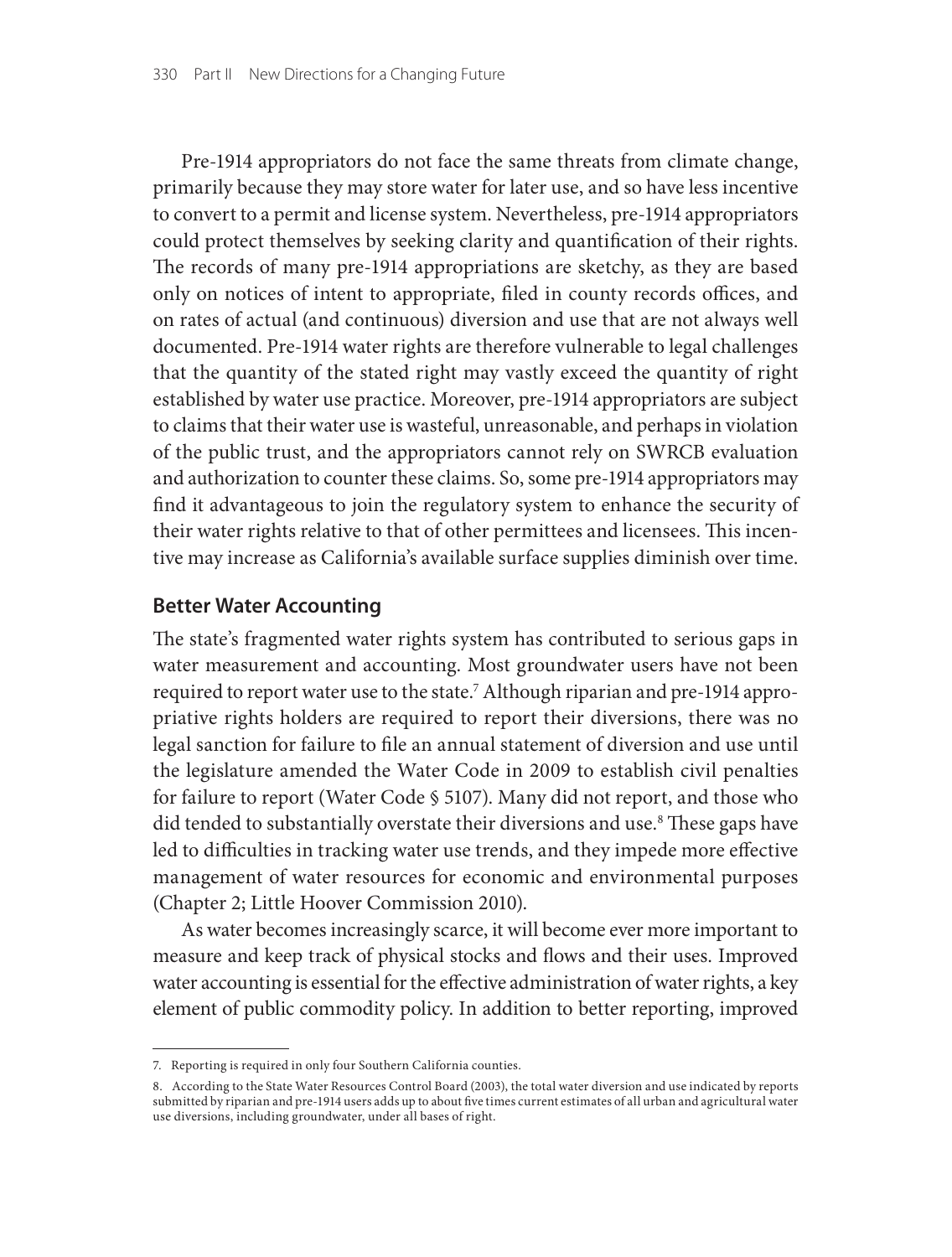

*As supplies become scarcer, California must better track water use and flows, including groundwater. Photo by Bob Rowan/Progressive Image/Corbis.*

accounting will require better quantitative representation of water flows and uses throughout California, in terms of both field data and hydrologic modeling. New technologies are improving estimates of net water uses from land surfaces and are making flow measurements in the field easier, but there will always be locations and times where water flows and uses are not or cannot be measured. Hydrologic modeling will be needed for such occasions. Better water accounting also requires real-time synthesis of water availability and delivery commitments to determine shortages to users and suggest improvements to operations. Periodic strategic synthesis also is needed to inform policymakers and system operators about longer-term issues and opportunities for water management.

In addition to strengthening water diversion and use reporting requirements for all surface water rights holders, the 2009 water legislation now requires that groundwater users report the elevation of their wells as a means of monitoring groundwater levels (Water Code §§ 5100–5107 and 10927–10936). These are but first steps toward the type of comprehensive measurement and accounting of water stocks, flows, and use that will be essential for improving water management.

# **Strengthening Water Transfer Law**

Water transfers use voluntary market mechanisms to reallocate water in line with economic incentives. The state's water market is supported by a series of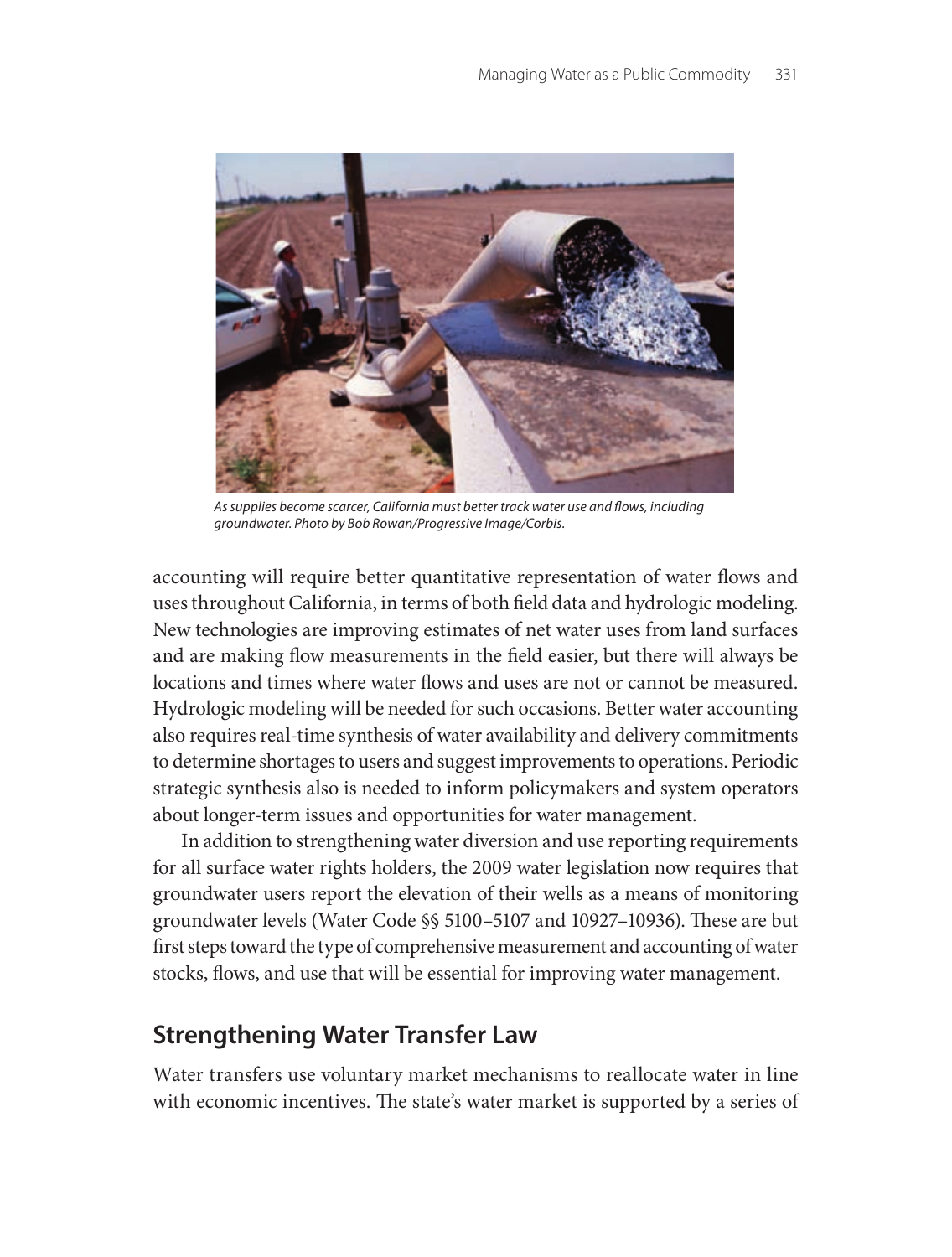statutes introduced by the California legislature beginning in the early 1980s (Table 2.7) as well as the federal Central Valley Project Improvement Act of 1992, which encourages transfers by CVP contractors (Gray 1994a; Thompson 1993). Short-term (annual or seasonal) water transfers have become important for California's response to droughts and other acute water shortages, as they allow for the temporary movement of water from areas of relative abundance to areas of critical need. Long-term and permanent transfers from existing users reduce pressure to develop new water supplies, often a more financially costly and environmentally harmful alternative. Such transfers have grown in importance over the past decade, particularly for urban uses (Figures 6.5, 6.6).

Water transfers are consistent with the reasonable use doctrine. An important innovation of modern water transfer laws in California is that existing users may profit from conserved net water use. This allows water users to lease water to others without facing the "use it or lose it" provisions that normally apply to appropriative water rights. These financial incentives improve the efficiency of developed water allocation by encouraging transfers from relatively inefficient or lower-value uses to higher-value uses. Water transfers also can contribute to protecting the public trust by allowing users to transfer water directly to wetlands, water quality, fish, recreation, and other environmental uses (Gray 1996).

Although a market in both short- and long-term transfers has developed since the early 1990s, legal and institutional obstacles now appear to be limiting market growth (Chapter 6). Providing equal treatment for groundwater, as recommended above, would lessen some of these barriers. In addition, two areas of water transfer law would benefit from greater regulatory attention or legislative reform. The first involves the interplay between the regulation of water rights and water transfers, and the second is the relationship between water transfers and environmental review.

## **Water Transfers and Reasonable Use**

There is an underappreciated synergy between water transfers and the reasonable use doctrine. Properly administered, the reasonable use doctrine can place constructive pressure on existing water users and encourage the profitable transfer of water from potentially unreasonable uses. One of California's earliest large water transfers resulted from this interplay between reasonable use and the market (Gray 1994a).

In 1986, the Imperial Irrigation District (IID) decided to conserve and transfer water following an unreasonable use determination by the state government.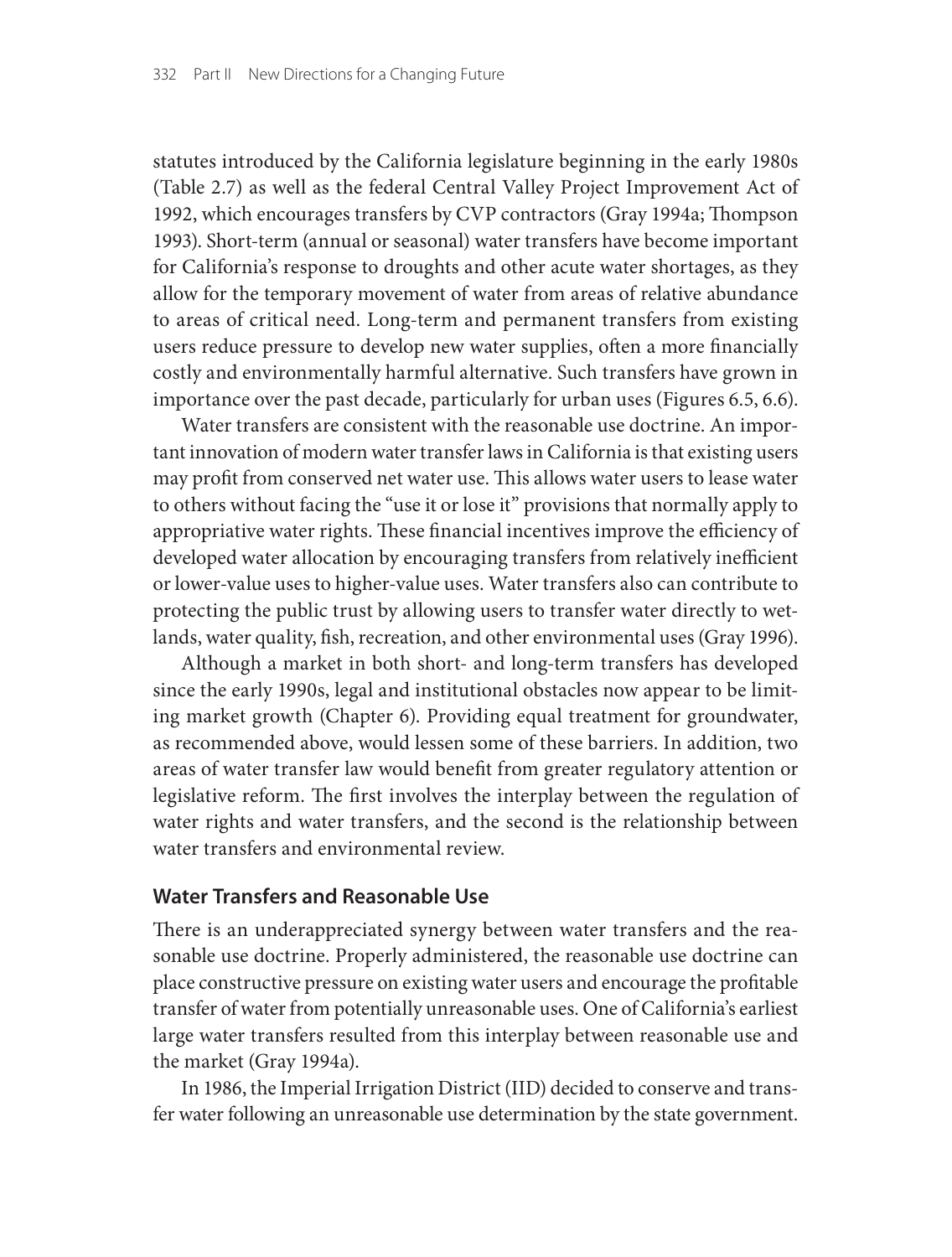

*Sacramento Valley rice farms can be an important source of water transfers during droughts. Photo by California Department of Water Resources.*

This application of the reasonable use doctrine induced IID to use water more efficiently, but the state also allowed the district to capture the economic benefits of these improvements by selling the conserved water to the Metropolitan Water District (MWD) for a 35-year period. This decision allowed IID to retain the value of its full water rights while maintaining reasonable use. MWD gained additional long-term water supplies at a lower price than alternative sources. And the state recognized that it is often better to achieve improvements in water use efficiency rather than to quibble over the financial equities of the case.

Although the government can use the reasonable use doctrine to help encourage water transfers by intransigent water users, the reasonable use doctrine can also undermine water transfers if not used carefully. Water markets (which encourage conservation through the incentive of being able to sell the conserved water) are in potential conflict with the reasonable use doctrine (which encourages conservation through command regulation). Rather than paying for conservation through the market, cities may be tempted to bring unreasonable use claims against other water users. More important, water users may worry about putting water up for sale if they may attract an unreasonable use claim as a result.

## **Water Transfers and Environmental Review**

The legislature has exempted short-term transfers subject to the jurisdiction of the SWRCB (i.e., those lasting one year or less) from environmental review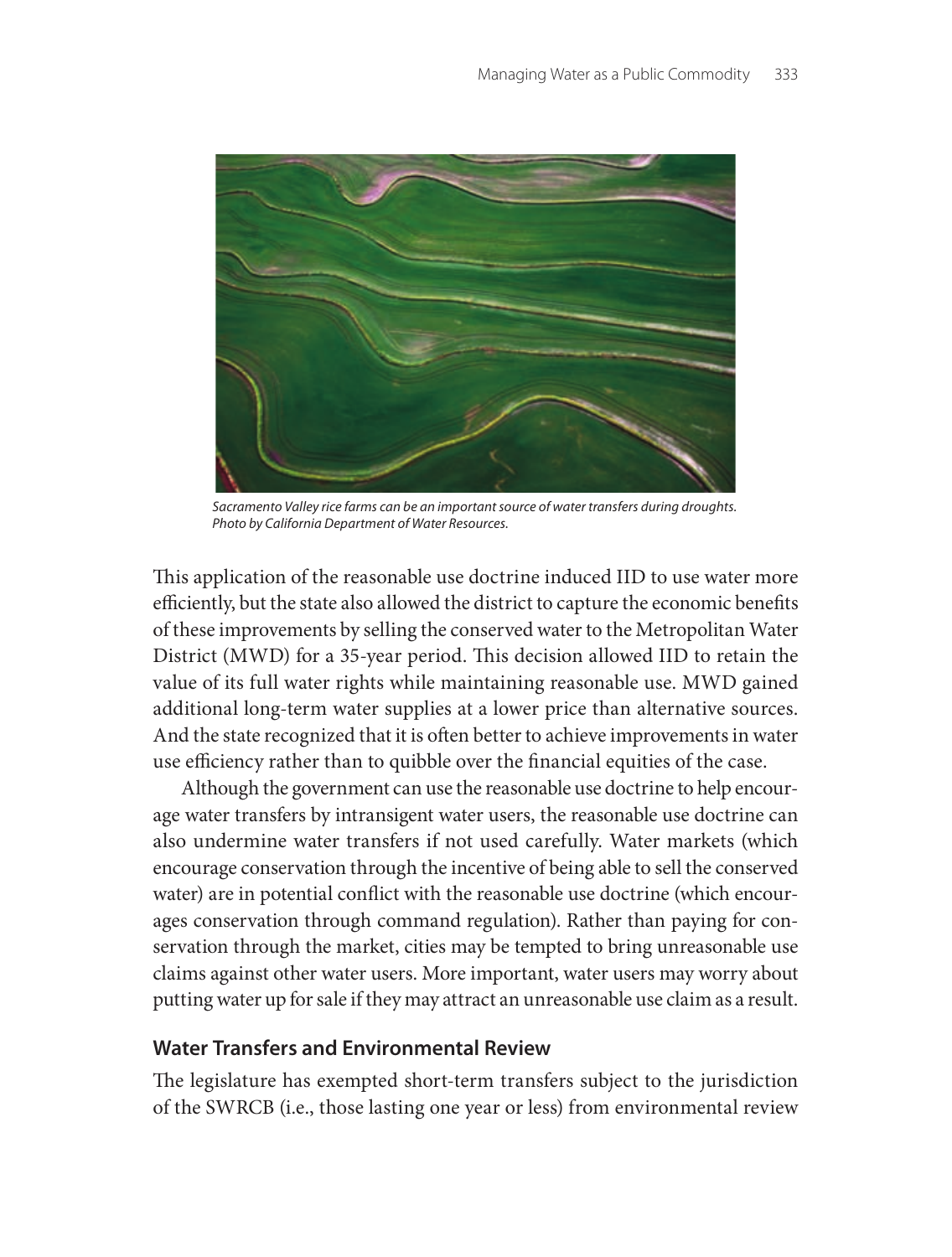under the California Environmental Quality Act (CEQA) (Water Code § 1729). This exemption allows water to be moved quickly in response to acute shortages caused by drought, regulatory restrictions, or other contingencies. The exemption also recognizes that any potential harm to "third parties" (those who are not buyers or sellers in the transaction) from a short-term transfer will itself be short-lived. In contrast, long-term transfers must be preceded by CEQA review (usually in an environmental impact report [EIR]), because they often involve large quantities of water and their effects on the rivers and lands from which the water is transferred may last for many years.

Although the principle of streamlining environmental approvals for some transfers is sound, the practical distinction between short- and long-term transfers is not as clear-cut as implied by statute. The CEQA exemption for short-term transfers in the water code applies only to transfers subject to review by the SWRCB. Yet, many transfers can be accomplished without the board's approval, either because the transferor's water rights are not subject to board jurisdiction (e.g., pre-1914 appropriative rights) or because the transfer does not require a change in the transferor's permit or license (e.g., transfers between CVP contractors or between SWP contractors) (Gray 1994b). These short-term transfers are not categorically exempt from CEQA and therefore must be preceded by an EIR where the potential environmental effects may be significant. This has been true for the short-term transfers of water that the state has acquired for drought relief and environmental uses over the past decade, for instance.

To address these inconsistencies, to ensure that *all* major water transfers are subject to some environmental analysis, and to expedite and improve the quality of most environmental reviews, it would be desirable for the legislature to direct the SWRCB to conduct a comprehensive study and programmatic EIR for major sources of water transfers. This exercise could be done regionally, focusing on major river and stream systems most likely to sell water. As an alternative to conducting the analysis itself, the SWRCB could establish procedures or guidelines for such a programmatic EIR to be prepared by local water agencies interested in selling or purchasing water. The EIR (or set of region-specific EIRs) would examine the potential environmental impacts of transfers under a variety of hydrologic conditions, to enable the preapproval of a range of transfer volumes, depending on market conditions. Several recent long-term transfers provide useful models for such an approach, including the Vernalis Adaptive Management Plan along the San Joaquin and its tributaries, which involves the transfer of environmental water by six senior water rights–holding entities, and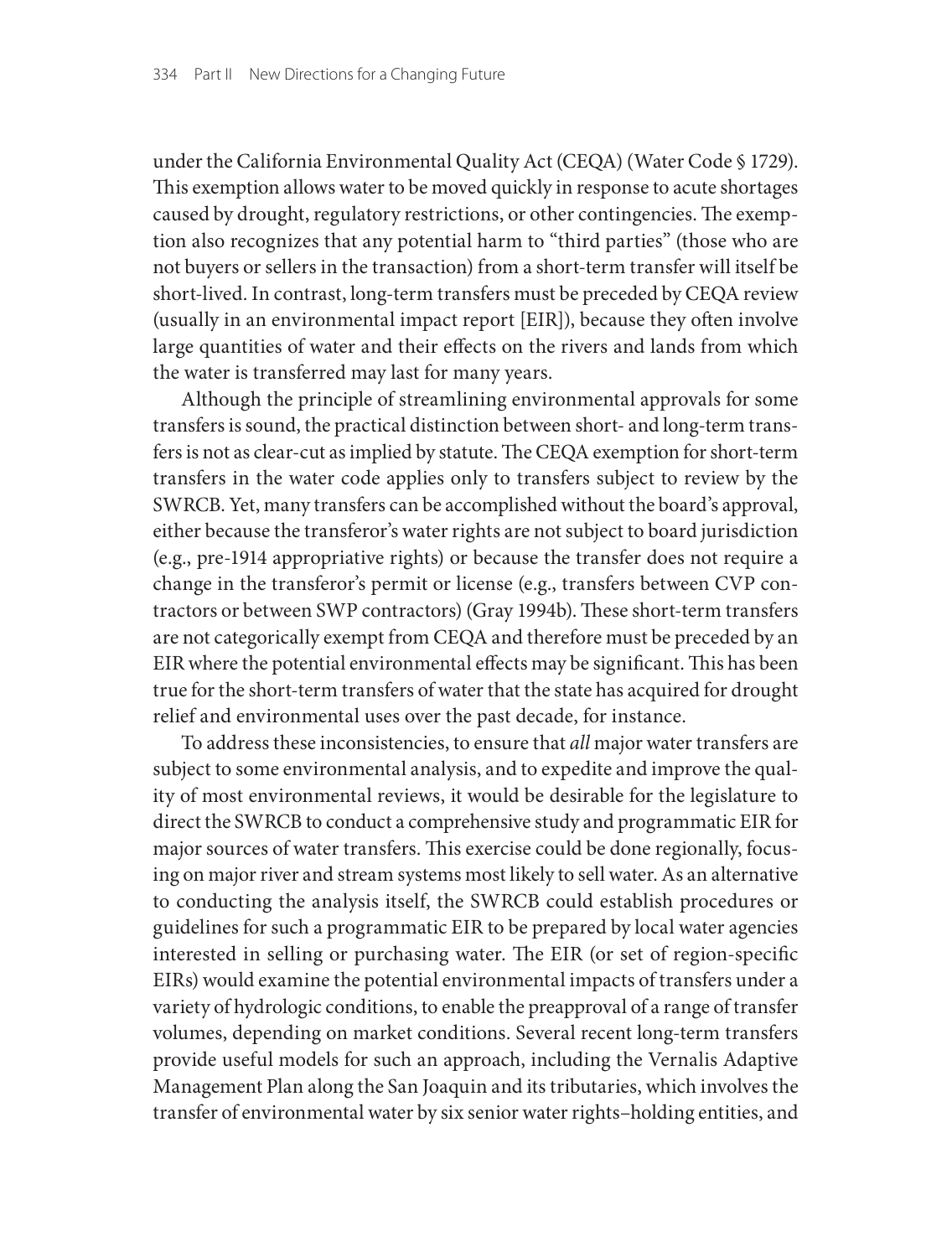the Yuba Accord, which governs transfers from the Yuba County Water Agency to the Environmental Water Account and a pool of SWP and CVP contractors.

The analysis would assess the potential effects of transfers that currently require mitigation under state law (e.g., effects on other legal users of surface water, including fish and wildlife) as well as those currently excluded or only partially covered by state legal protections (e.g., effects on groundwater users and on the local economy) (Box 7.3). The following types of effects would be considered:

- ▷ **Surface water effects.** From what areas and in what amounts could water be transferred without significantly harming water quality, stream flows, and water supplies for other legal water users (including fish and wildlife)? (Mitigation is already legally required.)
- ▷ **Groundwater effects.** From what areas could water be transferred without significantly reducing groundwater recharge or exacerbating groundwater pollution? What limits and conditions should be placed on groundwater extraction to avoid or minimize these problems? (Mitigation should be legally required, to put groundwater on an equal footing with surface water.)
- ▷ **Fallowing effects on habitat.** In what areas could agricultural land be fallowed to make water available for transfer without jeopardizing the habitat for wildlife and waterfowl? (Mitigation is already legally required.)
- ▷ **Fallowing effects on the local economy.** In what areas could land be fallowed without significant long-term disruption of local economies and without imposing unreasonable social services costs on local governments? (Mitigation should remain optional, but buyers and sellers should be encouraged to develop funds to support the local economy when transfers cause significant unemployment and a loss in local tax receipts.)

The study and programmatic EIR would provide a consistent, more reliable, and less time-consuming basis for assessing surface water and groundwater effects (for which mitigation would be required), and to flag potential problems to the local economy in source regions (for which mitigation would be optional). Once completed, the state would have a hydrologic and ecologic map of regions likely to contribute to, or be affected by, future water transfers and all levels of government would be better prepared for managing such transfers.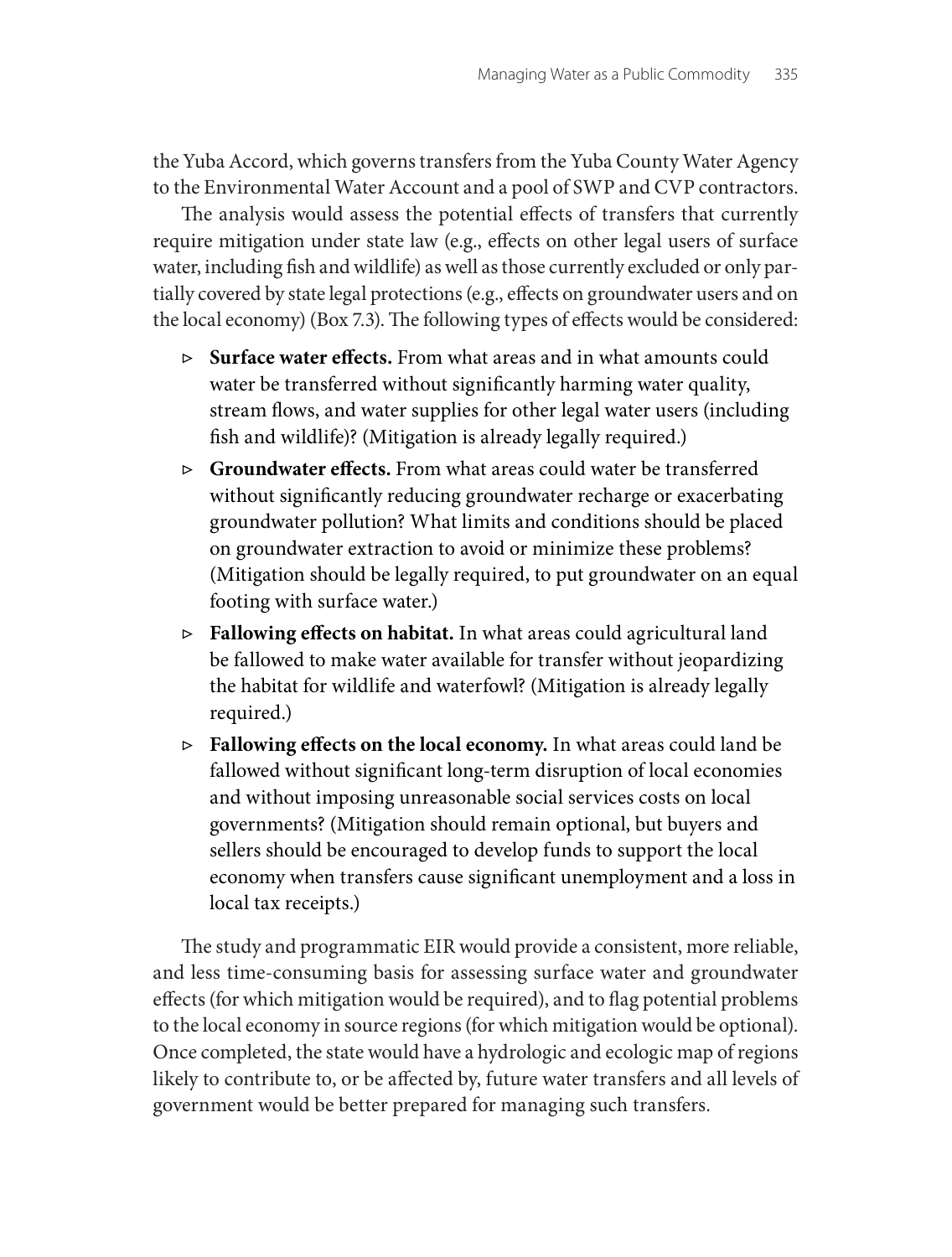## **7.3**

#### **Incomplete "no injury" protections under California water law**

Current state law requires that water transfers avoid injury to other legal users of surface water, including fish and wildlife, which might be caused by a change in the place or purpose of use. These no injury protections are an important guarantee that transfers do not unreasonably harm other water users. Because of limitations on state authority over groundwater, these no injury protections do not extend to groundwater users—an unfortunate omission, which has led many counties to ban groundwater-related transfers (Hanak 2003). In addition, state law does not protect against the potential negative effects on local economies in water-selling regions when transfers are made possible by fallowing farmland, although it does call for public review of such transfers involving more than 20 percent of local water supplies (Water Code § 1745.05). To level the playing field and facilitate the development of California's water market, no injury protections should be extended to groundwater users. Parties involved in water transfers that cause significant unemployment and loss of local tax receipts from land fallowing should be encouraged to develop mitigation options to support the local economy in the selling region, as in the recent long-term transfers from the Imperial Irrigation District and the Palo Verde Irrigation District to urban agencies in Southern California (Chapter 6).

This template then could be applied both to transfers subject to review by the SWRCB and to those that are not. Transfers consistent with the analysis and findings of the programmatic EIR would be exempt from additional analysis under CEQA, except under extraordinary circumstances. For transfers requiring the board's approval, the information produced by the study would help to expedite the board's determination whether the proposed transfer would be likely to "injure any legal user of the water" or "unreasonably affect fish, wildlife, or other instream beneficial uses" (Water Code §§ 1725 and 1736). Transfers that could violate the limitations and conditions established in the study and programmatic EIR to protect third-party interests, as well as transfers to or from areas not covered by the study, would be permissible only following CEQA review (and, where required, approval by the board).

In addition to these changes, more comprehensive reforms in the management of California's water grid could reduce institutional barriers to water marketing and more flexible use of groundwater basins for storage, as described next.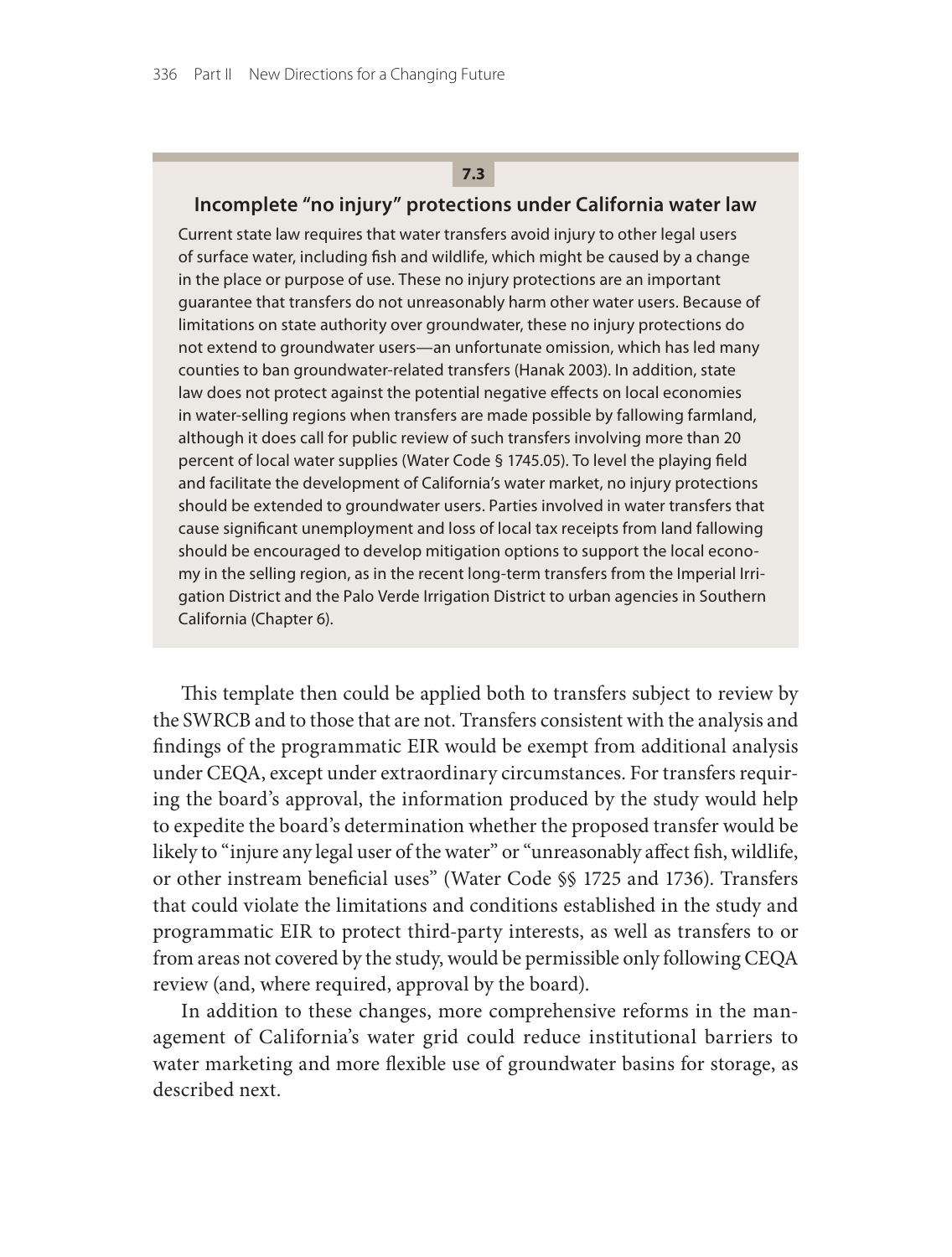## **Modernizing California's Water Grid**

One of California's major assets is its extensive network of interconnected reservoirs, aquifers, rivers, and aqueducts, which makes it possible for water users in most of the state to access a wide range of portfolio management tools, including water transfers, surface storage, and groundwater banking. Current management of this system is an accident of history: Numerous vertically integrated independent water projects rely largely on their own supplies and conveyance infrastructure to meet demands of users within their service areas. Some improvements over the past few decades have helped to integrate the system. Notably, the Coordinated Operating Agreement between the CVP and the SWP has improved the joint operating efficiencies of the two largest projects. In addition, some local agencies have developed emergency sharing agreements. And the "wheeling" statute adopted in 1986 allows buyers and sellers to use water conveyance facilities owned by others to accomplish water transfers. Nevertheless, California's highly interconnected water system still functions in a fragmented manner.

 Management of California's statewide water grid should be modernized to meet 21st century challenges. If it were possible to start from scratch today, with future needs in mind, California would create a more integrated system, with coordinated operation of major water storage and delivery infrastructure and nondiscriminatory access to supplies by human and environmental water users. To ensure unbiased protection of environmental values, the system would be operated by an independent and impartial entity, not beholden to any water utility.

We propose something short of full integration but well beyond current arrangements: to create an independent system operator (ISO) for the water grid that would focus, at least initially, on the backbone of California's water system—the CVP and SWP. Consistent with the policy of managing water as a public commodity, the purpose of this new system is to improve the efficiency of the distribution of the state's water resources while ensuring protection of public values.

This proposal builds on recent suggestions for changes in water governance, including removing SWP operations from the Department of Water Resources (DWR) and merging the operations of the SWP and the CVP (Little Hoover Commission 2010; Bates 2010b; King Moon 2009). Such proposals are commonly made to improve the operational efficiency of these projects (now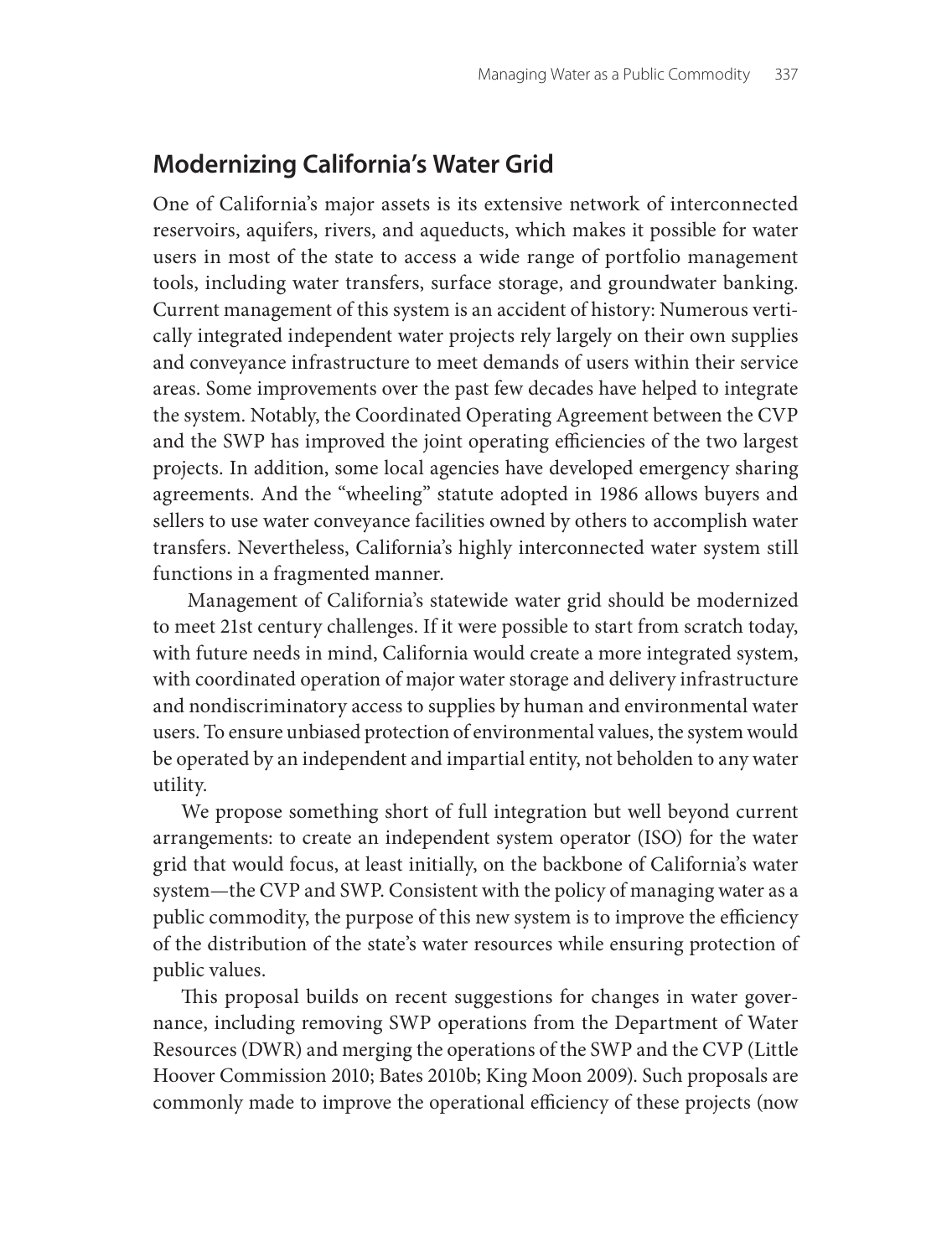encumbered by bureaucratic employment and contracting rules), with the side benefit of allowing the leaner DWR to become an impartial resource management agency.9 Our proposal would achieve these goals but go further in considering the potential for a system overhaul that better incorporates market signals. Specifically, we endorse the Little Hoover Commission's proposal that the state create an independent wholesale water utility as a public benefit corporation to hold the water rights and assets of the SWP and to operate the project facilities. (In Chapter 8, we discuss related governance reforms for the non-SWP functions of DWR.) In addition, we propose the creation of an independent system operator to serve as a water market clearinghouse for the SWP, the CVP, and locally owned projects.

The model for this water ISO is California's existing electricity ISO, created in the mid-1990s as part of energy deregulation. Although some initial aspects of California's energy deregulation model worked poorly, contributing to the energy crisis in 2000–2001, the ISO has emerged as a successful new structure for electricity management in the state. The ISO is a nonprofit public benefit corporation, which operates—but does not own—most of California's high-voltage wholesale power grid (www.caiso.com). The ISO was created to accommodate a structural shift in electricity management, which separated generation and distribution facilities and introduced a market-based system of supply management. Before this shift, power utilities (much like today's water utilities) were vertically integrated and procured most supplies for their customers from their own generating facilities and transmission lines. California's three large investor-owned utilities (PG&E, Southern California Edison, and San Diego Gas & Electric), which together serve roughly two-thirds of the market, were required to divest themselves of some of their generating capacity and to participate in the ISO. The state's municipal power agencies (e.g., the Los Angeles Department of Water and Power, Sacramento Municipal Utilities District, Modesto Irrigation District), which serve roughly one-quarter of the market, were given the option to join.10

In the new ISO system, electric utilities buy and sell power produced by utilities and independent generators within and outside California through

<sup>9.</sup> The Department of Water Resources has had difficulties adequately remunerating and retaining staff, purchasing supplies, and contracting for services, particularly given state budget difficulties since the recent economic downturn.

<sup>10.</sup> In 2008, the investor-owned utilities provided 68 percent of retail electricity, the public agencies provided 24 percent, and nonutility service providers supplied the remaining 8 percent, primarily to large industrial customers. (California Energy Commission data, as reported in Griffin, Leventis, and McDonald 2010).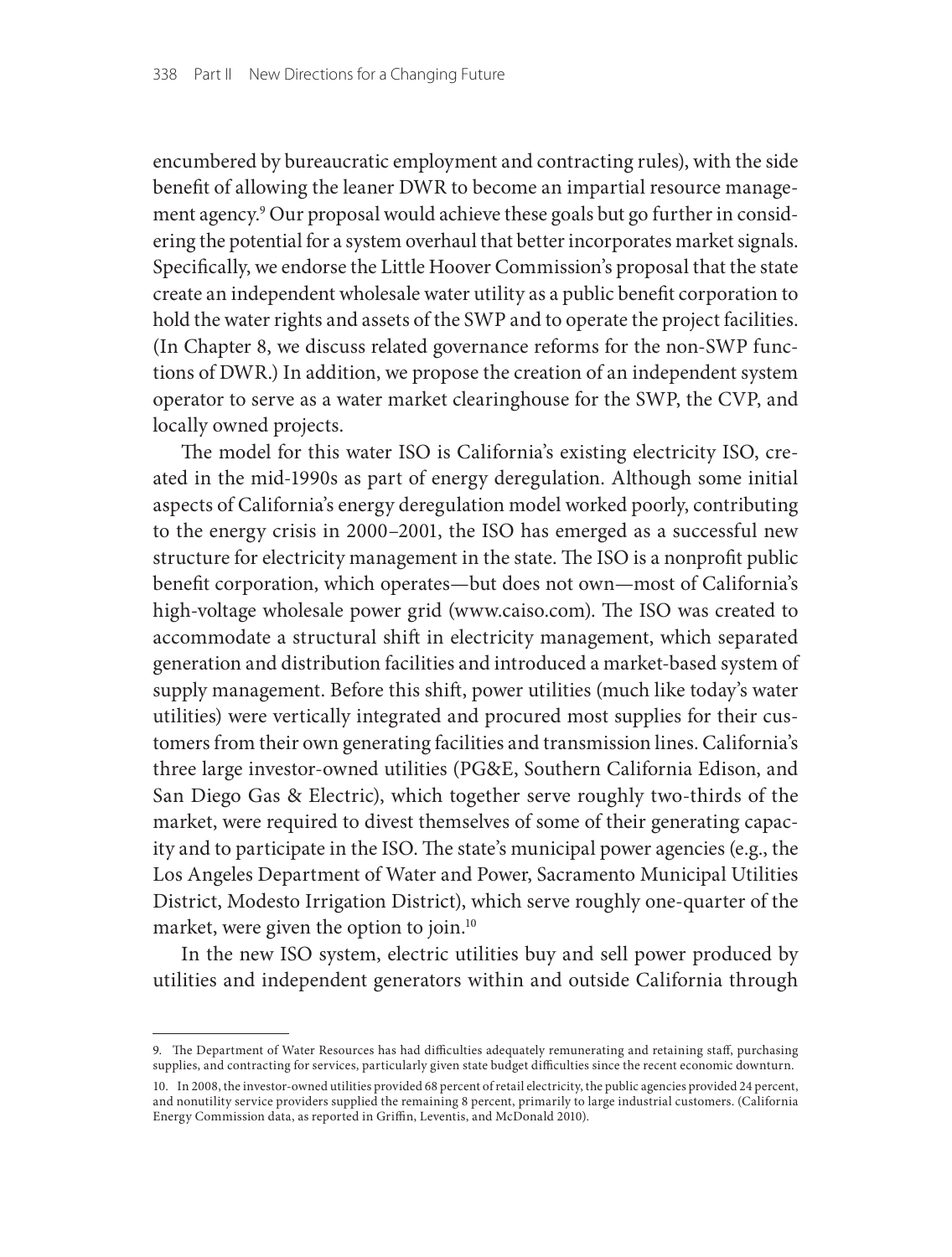a combination of long-term and spot market contracts.11 The ISO ensures the integrity of the grid—maintaining the minimum flows needed to avoid unwanted flow reversals, avoiding supply spikes that would exceed transmission capacity, and facilitating the ability of utilities to meet customer demands (i.e., avoiding brownouts or blackouts). It acts as a clearinghouse for purchases and sales, much as a bank does for deposits and loans. The ISO operates a set of short-term markets (day-ahead, hour-ahead, and five-minutes ahead), fulfills long-term contracts, and oversees industry plans to develop transmission infrastructure for the grid. The owners of generating and distribution capacity—not the ISO—are responsible for meeting the environmental regulations on facility siting and operations, including compliance with air emissions standards and environmental flow requirements for hydroelectric projects.

Independent grid operators similar to California's ISO, though nonexistent before the mid-1990s, now provide two-thirds of U.S. electricity deliveries (www.caiso.com). This model of management through organized, competitive wholesale energy markets generates consumer benefits through optimized use of the transmission system and lower wholesale prices (NERA Economic Consulting 2008). California's ISO also has become important for meeting the state's goals for demand management and clean energy through improved market access to new providers.

The ISO appears to be a successful model for maintaining independence while soliciting meaningful input from stakeholders. The ISO maintains stakeholder advisory groups on key operational and policy issues, and stakeholders are invited to weigh in on candidate lists for the ISO board. The lists—including at least four nonstakeholder professionals for each position—are drawn up by an independent recruiting firm, with final selection made by California's governor. The ISO's public benefit corporation status allows a flexible pay scale and rewards for meeting performance goals, factors that contribute to staff professionalism and cost efficiencies.

The proposed water ISO would be similar to the electricity ISO in several key respects: It would be a nonprofit public benefit corporation, with an independent board and comparable mechanisms for seeking stakeholder input, and would operate the water network without taking ownership. The water ISO would begin with the two major water projects—the SWP and the CVP—giving

<sup>11.</sup> A greater emphasis was placed on long-term contracts and capacity planning following the energy crisis, as exclusive reliance on spot markets left the system vulnerable to price spikes and market manipulation (Pechman 2007).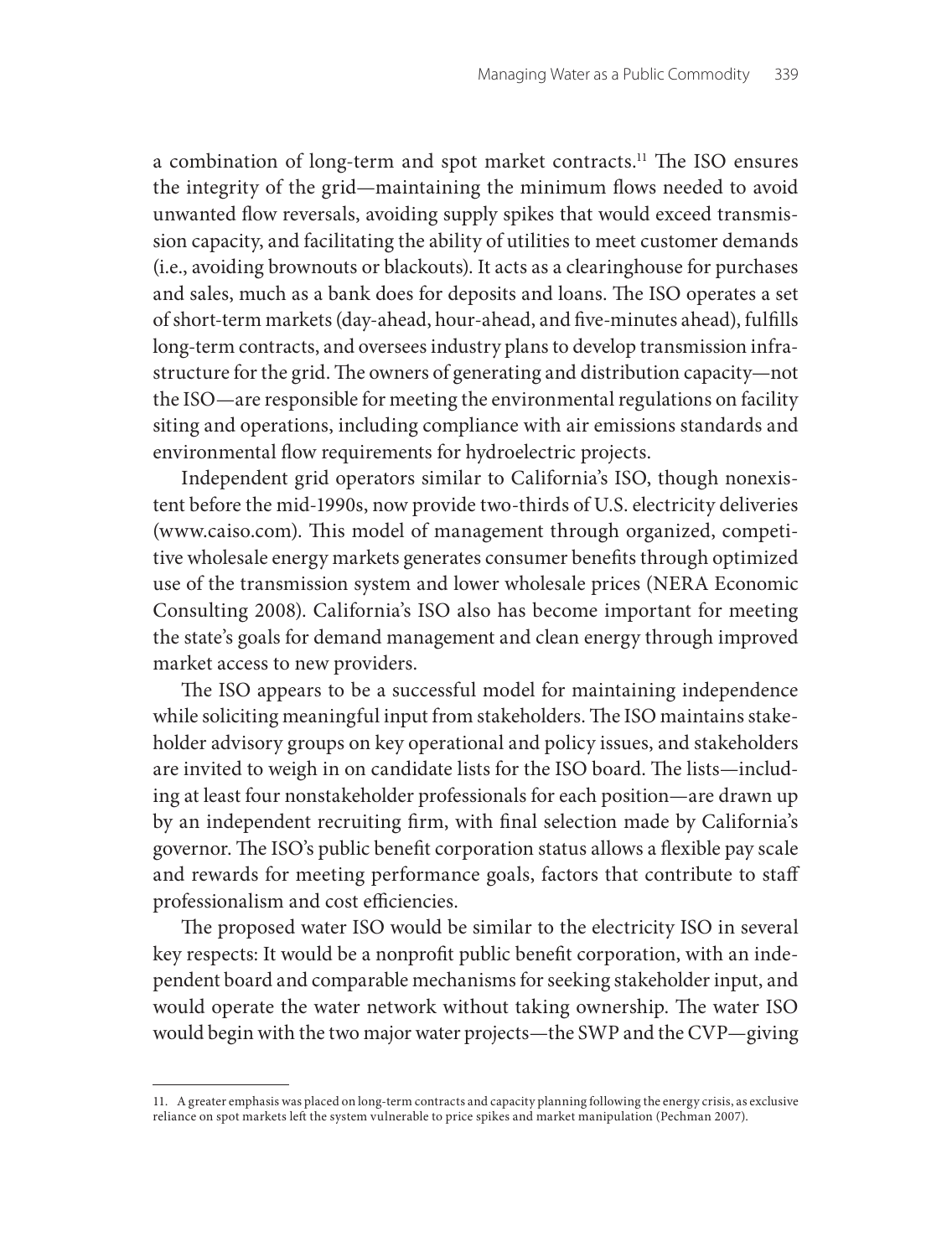other local projects the option to join the system. As with the electricity ISO, facility owners would continue to assure maintenance and investment in the facilities, either directly or under contract with third parties. (For the SWP, the facility owner would be the new public utility, noted above.)

The scope of ISO market operations could be extensive or limited, depending on the extent of the state's willingness to revisit the underlying water rights and long-term water service contracts. In the limited alternative, the ISO would act as a central market (and perhaps operations coordinator) for voluntary water transfers employing any unused system capacity, after existing water rights and contract entitlements of water users, which would remain with their current owners. This could include forward markets for water purchases several months or years in advance, in addition to a daily or monthly spot market. Over time, a market might also develop for storage and quality attributes (e.g., a higher price for water with lower salinity). The advantages of this system would include operational efficiencies in grid management plus the ability of parties to transact through an impartial, arm's-length brokerage, which would establish marketclearing prices for water entering the market over several planning horizons. This might look something like the water market in Australia's Murray-Darling Basin, where private brokers operate through an electronic exchange. However, California's market would include important environmental safeguards that were excluded from the Australian market design but that are already part of California water transfer law, including protections of environmental flows and a requirement that only "real" physically available water-not "paper" legally available water—can be transferred to other parties (Box 7.4). Indeed, these protections would be strengthened by extending them to cover groundwater, as proposed above.

The second, more ambitious, alternative would make the water ISO much more like California's electricity ISO, which finds market clearing prices for *all* electricity that moves through the grid. Under this model, the ISO would not simply operate the CVP and SWP systems and a voluntary market; it would have authority to change how water is priced and allocated among the contractors, by establishing a market clearing price for the use of conveyance. Each year, the ISO would set the amount of water available for distribution after environmental requirements are satisfied. Rather than assert their water or contract rights to a specific water quantity and price, the participants would bid for delivery of available water (or available conveyance space). The ISO would then allocate water based on the highest to lowest bids over various time horizons.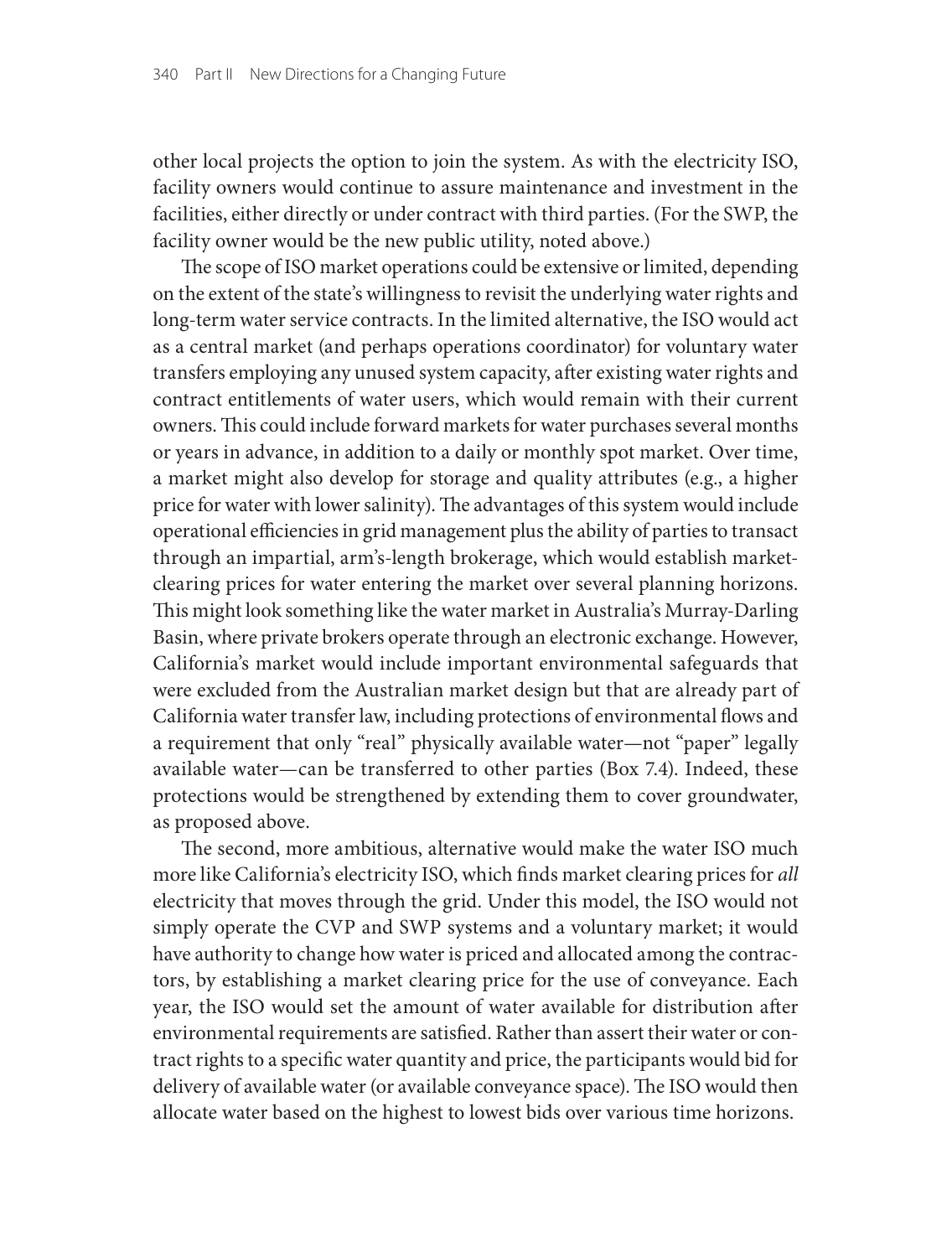## **The Australian water market 7.4**

Several regions of Australia have water markets for short-term leases of annual allocations as well as permanent sales of water rights (or "entitlements") (Brennan 2006; Garry 2007). In the 2008–2009 water year, approximately 3.2 million acre-feet of water rights and allocations were traded, about 16 percent of nationwide entitlements (National Water Commission 2009). The largest volume of trading occurs in the southern part of the Murray-Darling Basin, where an active electronic exchange operates (www.waterfind.com.au/contact.html).

Water market development has been spurred by national water policy reforms. Following several decades of water scarcity, the Council of Australian Governments initiated a sweeping water policy reform process (Kendall 2011). Among other changes, the reforms gave financial incentives and legal support to Australian state governments to implement property rights reforms that facilitate water trading (Garry 2007; National Water Initiative 2004).

The property rights reforms separated water rights from land on which the water was used (something also possible in California for appropriative rights) and also allowed water rights to be traded even if they were not being exercised (something generally not possible in California, where only water that was in use within the past five years can be transferred). Australian water rights holders are also able to transfer the full diversion right, corresponding to "gross" water use (Box 2.1) rather than just the net water savings resulting from reduced use on the property. (In California, generally only net water savings can be transferred.) These conditions make it possible to sell water required to maintain environmental flows.

The clarity of property rights and lack of environmental limitations on water sales have allowed the Australian water market to evolve quickly and with lower transaction costs than in California. However, this market efficiency comes at a high environmental cost, which became increasingly apparent during the past record drought. To address this problem, the national government plans to spend over \$3 billion in the next decade to purchase back environmental water and to invest over \$5.5 billion in water savings whose yield will be shared between irrigators and the environment. Connor (2010) and Young (2010) call for modifying water allocations to reflect the value of environmental water.

This bidding system would allow the market—specifically the price that users are willing to pay—to direct the allocation of water among participating water users. Such a bidding system would likely result in a different allocation of water than would occur under existing CVP and SWP contracts and the various water rights held by other users that may choose to join the ISO. The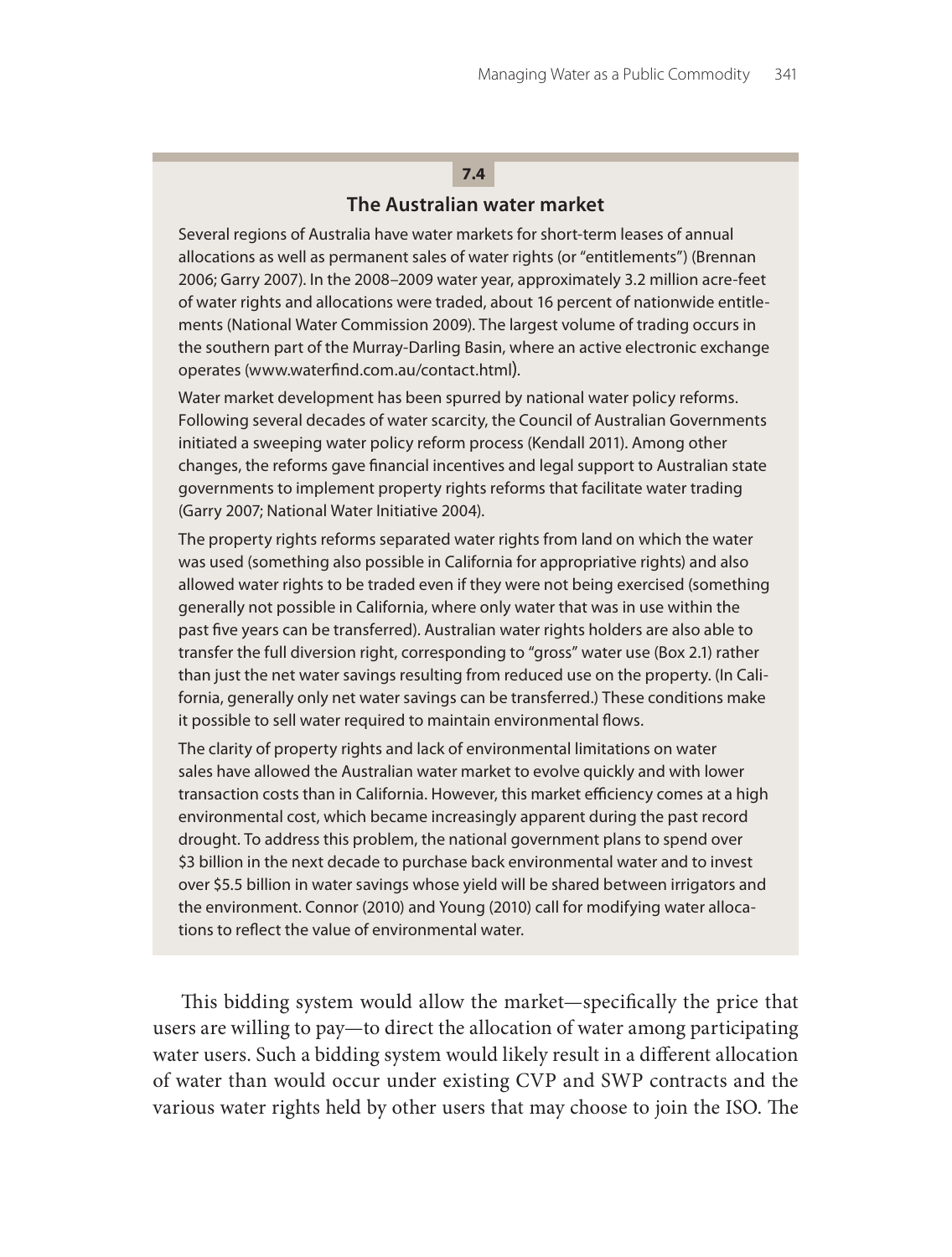highest bidders (most likely urban and industrial users, followed by high-value agricultural users) would be assured firm supplies in all but extraordinarily dry years, whereas lower bidders would obtain their water for less but with greater frequency of shortages.

Both ISO models would require authorization from Congress and the state legislature. The broader model, which creates a market for conveyance on all CVP and SWP supplies, would also need to address the issue of contract rights. Project contractors who received less water or face higher prices than under their existing contracts would have a valid claim that the government had breached their contract rights and would be entitled to compensation for the fair market value of the lost water or the difference in price between market and contract prices. To address this issue, federal and state legislation creating the ISO would need to authorize the condemnation of CVP and SWP contracts and establish some other process for awarding just compensation. Thus, the broader model, while conferring substantially more flexibility to the system, could also have significant up-front costs.<sup>12</sup>

Given the greater complexities of the broader model, we recommend beginning with the "ISO-lite" model that focuses on a voluntary transfer clearinghouse function. If California faces significant longer-term reductions in water supplies as a result of climate change, expansion of the ISO might become necessary. Severe long-term drought, with roughly a 90 percent reduction in supplies, was a major factor in the overhaul of the Australian system of water rights management and water marketing.

Because water operations have more direct and complex environmental consequences than electricity grid operation, the water ISO would be responsible for administering the system to comply with laws governing water transfers and wheeling, as well as water quality standards, endangered species limitations, and other environmental requirements applicable to the operation of facilities.<sup>13</sup> Water rights and contract holders would retain responsibility for environmental mitigation related to their own water development and use. Facility owners,

<sup>12.</sup> However, to the extent that the new system conferred additional value to water users (through increased operational efficiencies and flexibility), the net costs of the transition might be very low or negative. A major issue would be whether compensation should be based on the present value of full contract amounts or expected deliveries given hydrologic variability and changing environmental regulations. Although the latter method would appear consistent with the reasonable<br>use and public trust doctrines, the federal appellate court decision in the Stockton East case (Box 7.1 contract performance less reliable through new environmental restrictions is a breach of contract.

<sup>13.</sup> For this reason, the transfer of operational authority also would likely require revised biological opinions, as well as environmental review under the National Environmental Policy Act and CEQA unless the federal and state legislation creating the ISO were to declare otherwise.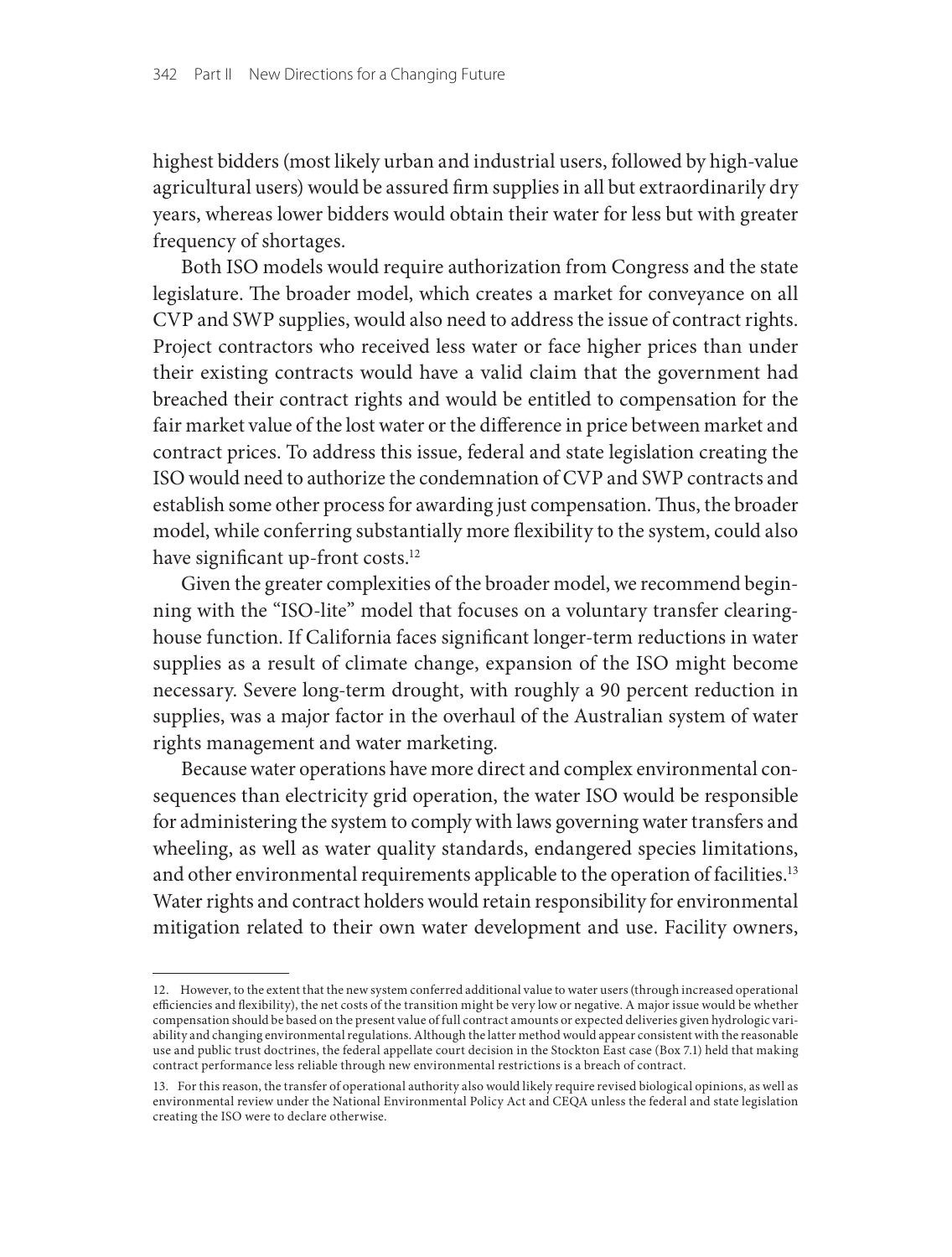likewise, would be responsible for permits and compliance with environmental laws related to the facilities themselves.

Under either model, a water ISO could interact with the electricity ISO in at least two ways. First, the ISO would buy and sell power from the energy ISO, thereby creating healthier incentives for energy efficiency. Currently, the projects subsidize water contractors by using revenues from hydropower sales to lower water delivery costs and, in the case of the CVP, charging contractors below-market rates for hydroelectric power produced by project facilities.<sup>14</sup> (This change would, for instance, raise the price of water delivery over the Tehachapis.) Under the new system, water conveyance (including energy costs) would be fully priced. Second, under either model, the energy ISO might pay the water ISO to schedule pumping and operation of hydropower releases as part of managing the electric grid.

In either model, the market operated by the ISO could be accessed by environmental managers and others wishing to acquire water for instream purposes (e.g., environmental and recreational flows). The reform also could provide environmental managers with revenue-raising options to lease out excess regulatory flows and bank the receipts. The market could then enhance the potential for flexible environmental flow management—which is important for the new approaches to ecosystem reconciliation discussed in Chapter 5.

Clearly, the benefits of this institutional change are closely tied to the fate of the Sacramento–San Joaquin Delta. As discussed in Chapter 6, if the present through-Delta conveyance system collapses and is not replaced with an alternative, many benefits of integration disappear, along with many other water supply management options available to the state. As long as conveyance limits Delta water exports, however, having a reliable and transparent market to manage scarce Delta export capacity can significantly improve the system's efficiency.

# **Assuring Funding for Public Benefits**

In recent years, California has come to rely on an unreliable funding source general obligation (GO) bonds—to support ecosystem programs and state planning and management functions (Chapter 2). GO bonds have also supported local and regional water projects that are primarily funded by ratepayers.

<sup>14.</sup> Central Valley Project electricity is heavily subsidized, relative to market prices. In 2002–2003, the project charged its contractors less than one-tenth the price PG&E charged to industrial water users (Sharp and Walker 2007). The SWP does not sell electricity to contractors at subsidized prices, but it uses project hydropower revenues to reduce water delivery costs.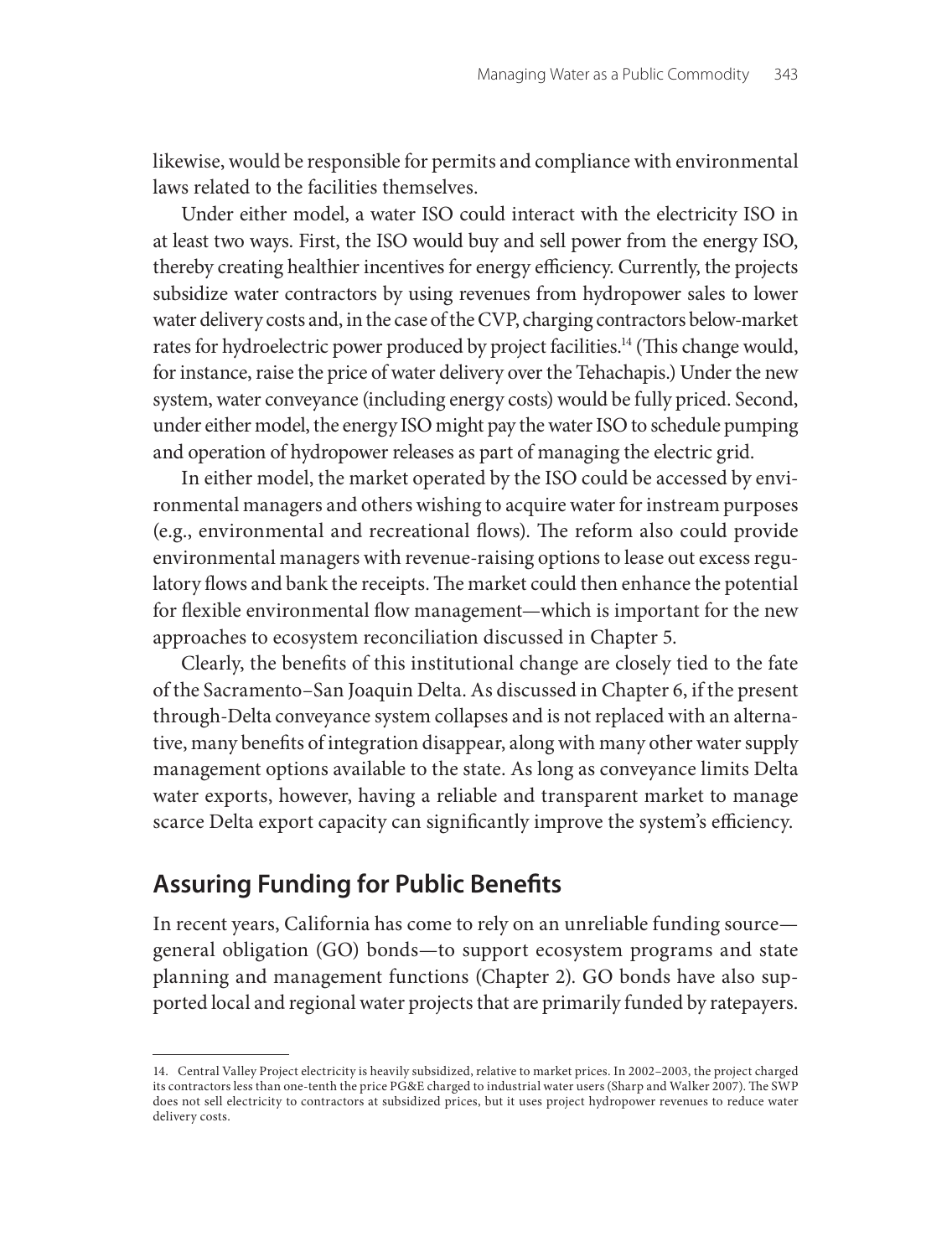Inadequate resources have been a theme in virtually all studies of the state agencies key to managing California's waters (e.g., Little Hoover Commission 1990, 2010). Yet increased support through the state's general fund seems unlikely in the current fiscal environment and unreliable in the long run. California needs to establish public funding sources supported by water users, as is now done in the energy and transportation sectors.

## **Public Goods Charge on Water Use**

A statewide "public goods" charge (PGC)—a volumetric charge on all surface and groundwater used in the state—is a promising solution to the chronic underfunding of the state's water-related agencies and ecosystem programs. It would also provide a more efficient and equitable way to support local and regional water infrastructure.15 A PGC could support (1) operations of state agencies directly related to overseeing water allocation and extraction, (2) scientific and technical activities to improve water management, (3) environmental protection and restoration needed because of water extraction, and (4) local and regional water infrastructure improvements.

 A similar public goods charge for energy, passed by the legislature as part of its 1996 deregulation of the energy sector, collects roughly \$800 million per year from a roughly 0.5 cent per kilowatt hour charge on electricity and a similar charge on natural gas.<sup>16</sup> This funding has gone to support energy use by low-income households (47 percent), increasing energy efficiency (28 percent), renewable energy sources (17 percent), and research (8 percent) (Kuduk and Anders 2006). These funds assure steady funding for state-of-the-art infrastructure, social goods, and research and development (Chapter 2) and have received high marks for supporting energy efficiency and the development of renewable sources (Griffin, Leventis, and McDonald 2010). Nationally, the federal highway trust fund, financed by a per gallon charge on fuel, supports roads, mass transit, and environmental cleanup associated with transportation projects.<sup>17</sup>

<sup>15.</sup> See Griffin, Leventis, and McDonald (2010) for an exploration of this idea for local and regional infrastructure support.

<sup>16.</sup> This amounts to a relatively small share of customer energy costs (e.g., 4 percent in the San Diego area—see Kuduk<br>and Anders 2006). The surcharge on electricity was introduced as part of legislation restructuring el (AB 1890) and renewed with specific legislation in 2000 (AB 995). In 2000, a consumption surcharge on natural gas was also introduced (AB 1002). The surcharge on electricity expires on January 1, 2012, and would likely require a two-thirds vote for renewal under the terms of Proposition 26 (see text below). These earlier bills all passed with high majorities: AB 1890 passed by unanimous vote of both houses; AB 995 and AB 1002 passed with 95 percent of all assembly votes, and 86 percent and 75 percent of senate votes, respectively (www.leginfo.ca.gov).

<sup>17.</sup> The ability of this fund to serve its various purposes is now challenged by several factors, including Congress's failure to index the per gallon gas tax to inflation—it has remained at \$0.18 per gallon since 1993 (National Surface Transportation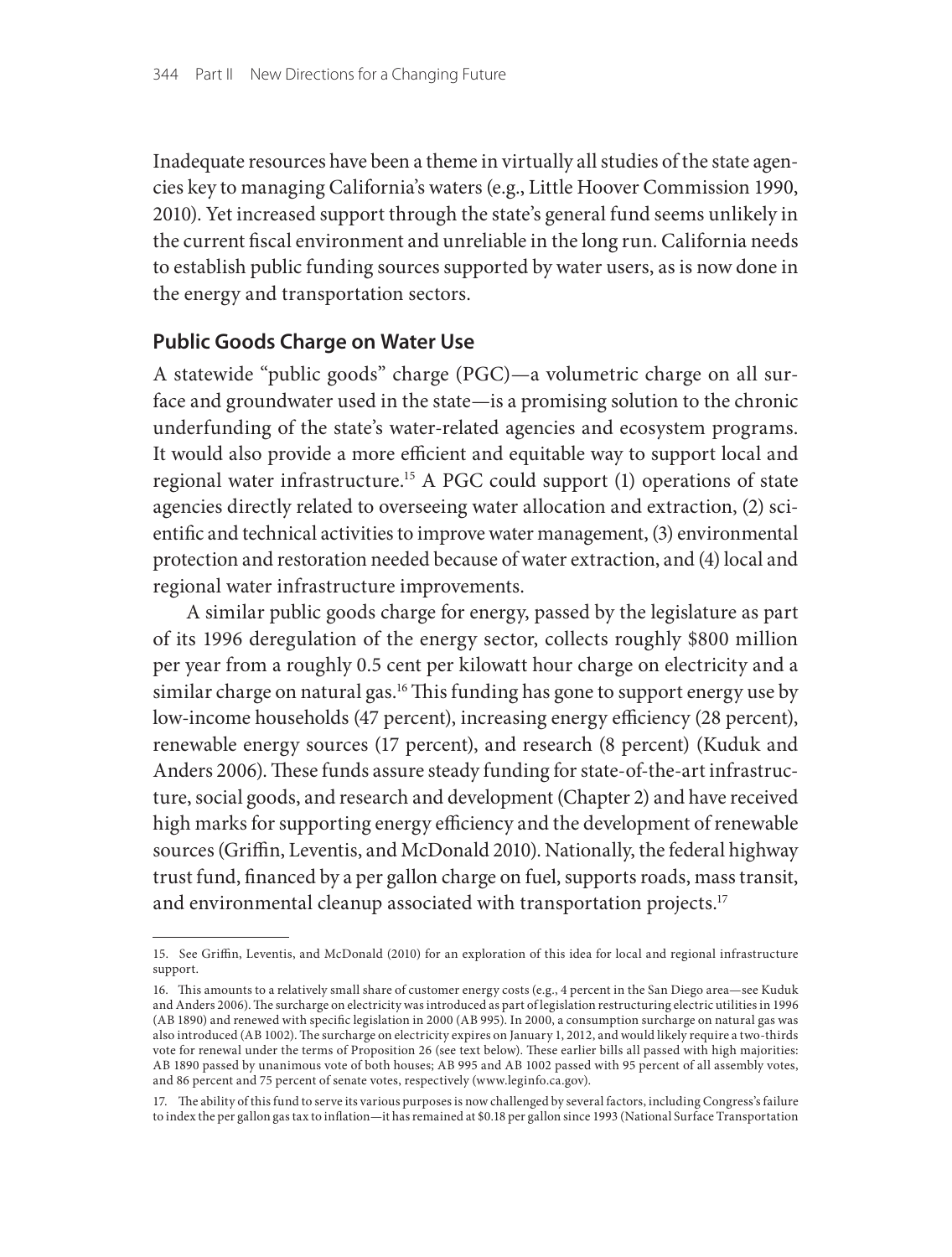By providing stable funding for the administration of statewide and regional water rights, planning, and quality programs, a PGC would reduce much of the disruption, delay, and inefficiencies resulting from irregular, bond-dependent, and increasingly stressed general revenue funds. Funding for research and development would benefit in similar ways.

PGC funds for ecosystem reconciliation would support habitat development for native species, long-term purchases of water for environmental uses, invasive species enforcement, reconciliation-oriented research, and other environmental management activities. This funding would partially compensate for damage to native ecosystems and species from water infrastructure and operations and, by improving conditions, it would also reduce environmental pressures on water deliveries. The administration of such funding would need to ensure sound mechanisms for allocation and oversight in support of effective ecosystem reconciliation.

PGC funding for water reliability would support water infrastructure, conservation, reuse, and other activities that materially improve the reliability of water deliveries throughout the state. These funds would provide incentives for local and regional water agencies to cooperate in developing integrated water management activities, along the lines of current bond funding. These funds would also support state water rights administration to improve the institutional reliability and security of water rights and contracts. The creation of a PGC would likely require a two-thirds vote of the legislature.<sup>18</sup>

Regional fees for water system management might be levied in parallel to the statewide public goods charge. For instance, Metropolitan Water District of Southern California instituted a stewardship fee on its wholesale water sales in the early 1990s to support a range of water supply reliability programs, including water use efficiency, recycled wastewater, and desalination projects.

A PGC also would help ensure that water users are paying a rate that better reflects the cost of their water use to society, including management and

Infrastructure Financing Commission 2009). California levies a similar fee on fuels to support transportation investments and maintenance and has faced similar challenges in recent decades.

<sup>18.</sup> Although the SWRCB has authority to impose fees to fund the board's issuance, administration, review, monitoring, and enforcement of water rights permits and licenses (see Water Code §§ 1525–1560), this authority applies only to surface water users within the board's direct permit and license jurisdiction. In contrast, the PGC proposed here would apply to all surface and ground water use. Creation of a PGC therefore would require new legislation, most likely with a two-thirds majority vote under Proposition 26 (enacted by the electorate in November 2010 (Cal. Const. art. XIIIA, § 3(a))). The PGC would likely not fall within the exemption set forth in Proposition 26 for charges "imposed for the reasonable regulatory costs to the State incident to issuing licenses and permits, performing investigations, inspections, and audits, enforcing agricultural marketing orders, and the administrative enforcement and adjudication thereof" (Cal. Const. art. XIIIA, § 3(a)(3)).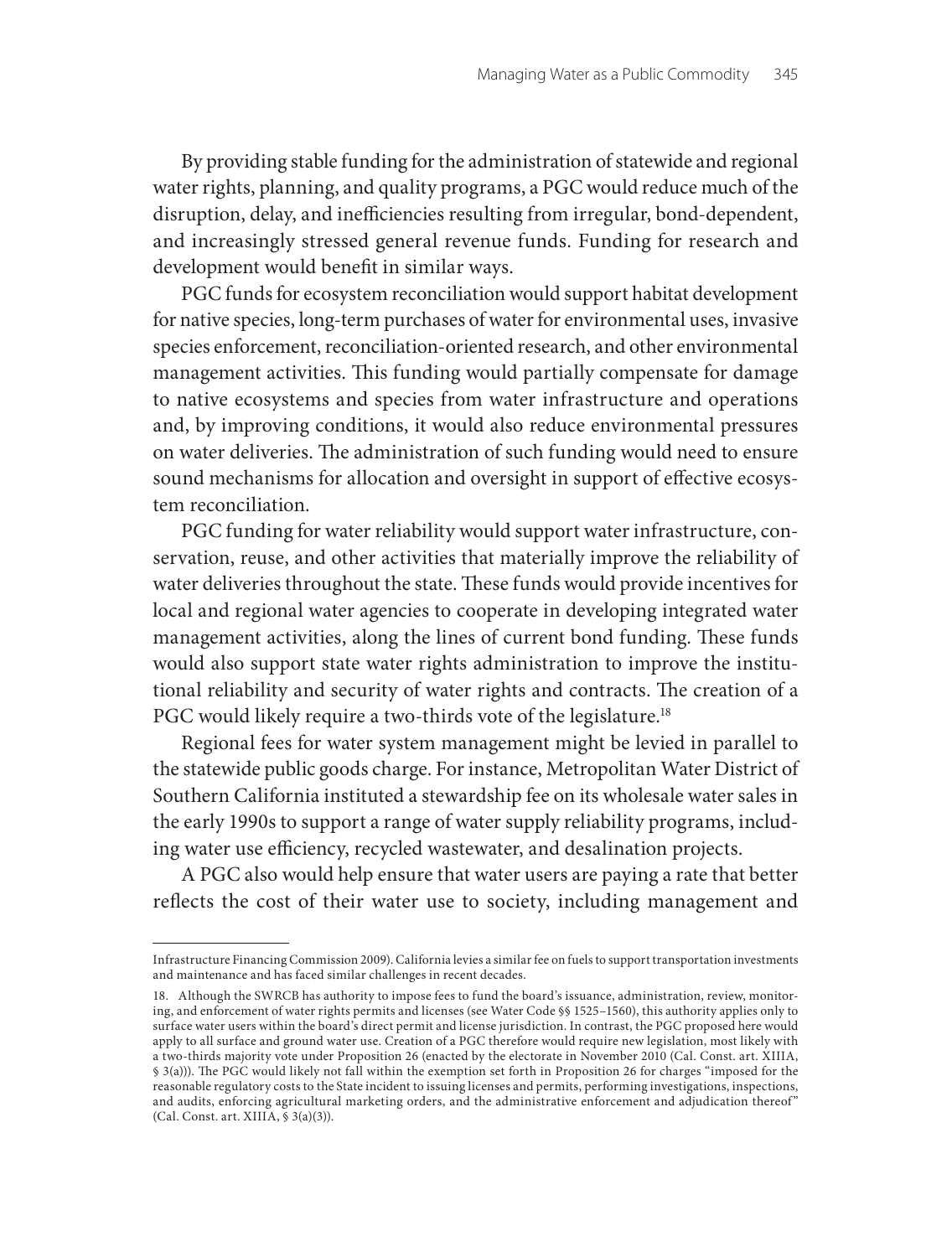environmental protection and mitigation. Why should general tax revenue support administration and regulation of what is ultimately a utility service? Because water users are not currently paying a price that reflects these costs, they do not take these costs into account in making economic decisions, such as the appropriate level of water conservation.

Much as the federal highway trust fund taxes all highway fuel use to support federal highways built and maintained by state and regional transportation agencies, this approach to supporting statewide and regional water reliability would create financial incentives for local and regional cooperation in operations, planning, and infrastructure development. A major by-product of the federal highway fund is that it has provided incentives for states to agree on national data-collection and design and maintenance standards for roadways. The public goods charges in the energy sector have also fostered cooperation between utilities and local and regional governments in the use of energy efficiency grants (Hanak et al. 2008). These demand management programs and research and development activities funded through the program help to lower energy prices for all users.

## **Specific Fees for Specific Problems**

In addition to a general public goods charge, some specific fees should be levied to address specific problems:

- ▷ A surcharge on chemical contaminants could help fund containment of source pollutants. Such a fee could be modeled after California's electronic waste fee, introduced by the legislature in 2003, and the fee levied on paint manufacturers to mitigate lead paint poisoning, introduced in the mid-1990s;<sup>19</sup> and
- $\triangleright$  A fee on beneficiaries of dams to help fund dam retirement actions (similar in spirit to the requirement under California's Surface Mining and Reclamation Act that mine operators provide a bond sufficient for restoring the mine site) and to fund programs to improve the condition of fish whose habitat is compromised by dams (Chapter 5).

<sup>19.</sup> On electronic waste recycling, www.calrecycle.ca.gov/electronics/act2003/. On the fee for lead paint mitigation, see Misczynski (2009). This regulatory fee was upheld by the California Supreme Court in *Sinclair Paint v. State Board of Equalization* (1997).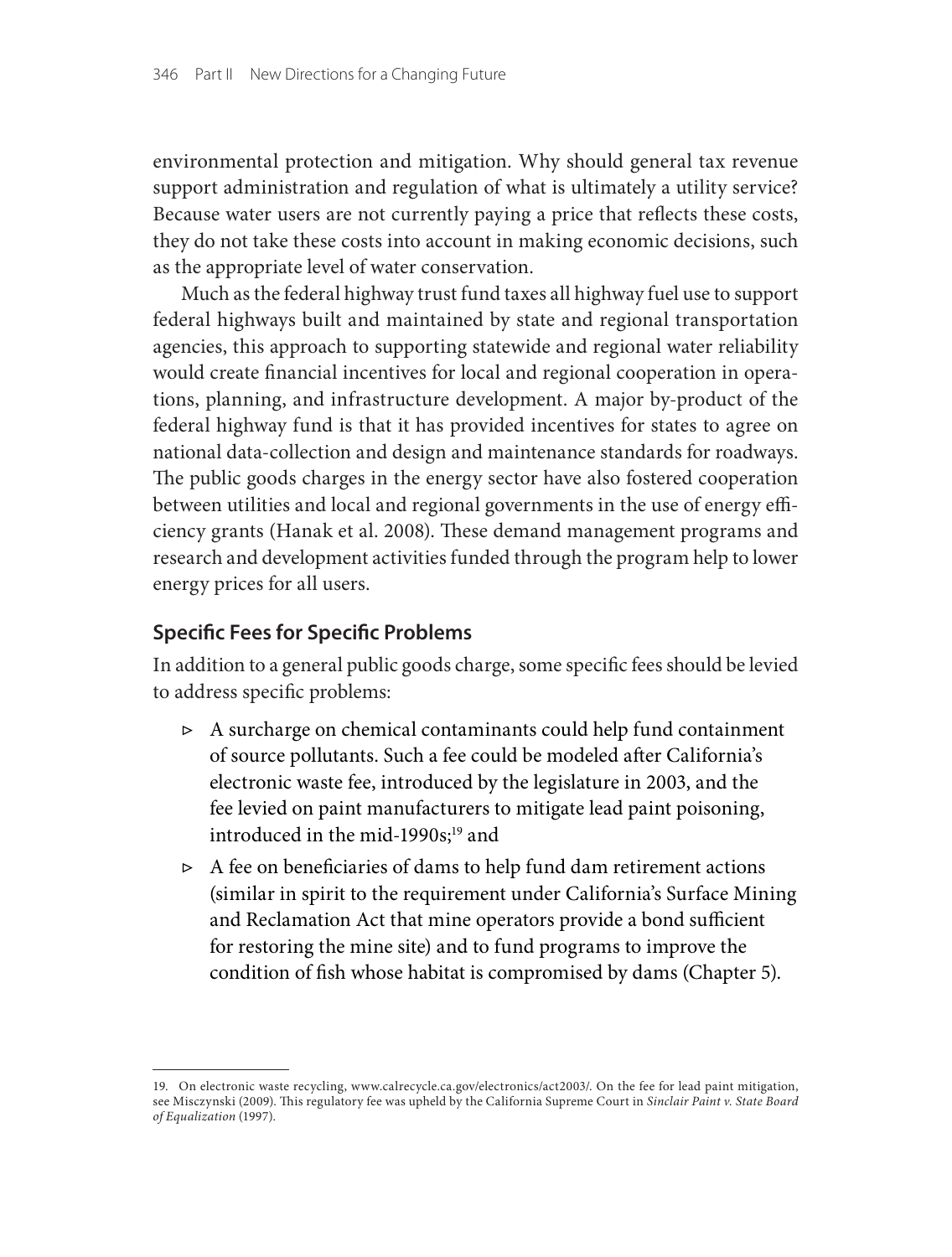Other sources of state revenue also could help support work critical to the health of California's waterways. Recognizing the major effect of roads on aquatic ecosystems, for example, a small percentage of transportation mitigation funds might appropriately support the work of the Department of Fish and Game. As a precedent, 0.1 cent per gallon of the federal gas tax funds a Leaking Underground Storage Tank Trust Fund.

Until recently, these types of specific mitigation fees could be approved with a simple majority vote of the state legislature. However, with the passage of Proposition 26 in November 2010, they are also likely subject to a two-thirds vote by the legislature.<sup>20</sup>

## **Treating Water as a Public Commodity**

Treating water as a public commodity—balancing the public benefits of water and its value as an economic input—is the most promising approach for meeting environmental and economic objectives both now and in the future, as water becomes increasingly scarce. Management flexibility is essential for achieving this balance. Fortunately, California water law, especially through the reasonable use and public trust doctrines, has the capacity for balance and flexibility.

Water management in California has already moved substantially in the direction of treating water as a public commodity, particularly through the development of the state's water market. However, several changes are needed to consolidate this trend. Foremost among these is to put groundwater on an equal footing with surface water—necessary to protect environmental stream flow in some systems, to reduce harm to other surface and groundwater users, and to facilitate the development of water marketing and groundwater banking needed tools for adapting to increasing water scarcity. As discussed further in Chapter 9, there are good reasons for the state to play a leading role in guiding policy on this issue, while encouraging local water users to develop comprehensive management solutions within their watersheds. Establishing incentives for better legal and administrative definition and security of other water rights, including pre-1914 and riparian surface water rights, will also improve the functioning of the system, facilitating water transfers and groundwater

<sup>20.</sup> See Cal. Const. art. XIIIA, § 3(a). Before passage of Proposition 26, regulatory fees to fund "remedial measures to mitigate the past, present, or future adverse impact of the fee payer's operations" could be enacted by majority vote of the legislature (*Sinclair Paint v. State Board of Equalization* 1997). At the local level, such fees previously could be adopted by simple majority vote of the local agency's governing board. After Proposition 26, these fees are now subject to a supermajority vote of the general public within the local agency (Cal Const. art. XIIC, § 1).